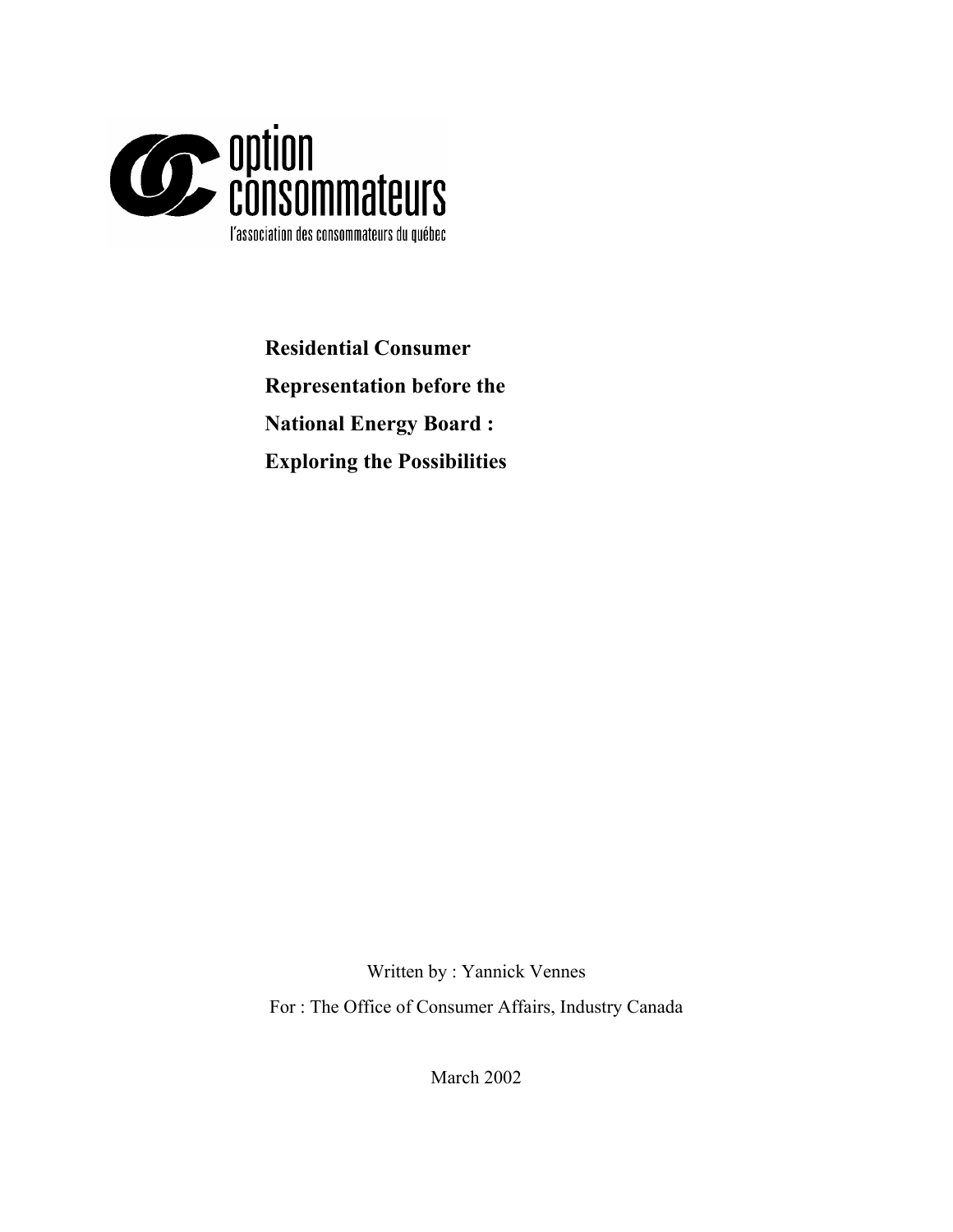# **Acknowledgments**

This research project was coordinated by Louise Rozon, Director of "Option Consommateurs", and by Patrick Vanasse, head of research and representation. Yannick Vennes wrote the report.

"Option Consommateurs" is very grateful to Industry Canada for its financial support as well as for their assistance in completing this research project.

Quoting certain limited excerpts from this report is permitted, as long as their source is mentioned. Copying this report or referring to any of its content for advertising or gainful purposes is strictly forbidden.

# **Copyright**

Bibliothèque nationale du Québec National Library of Canada

ISBN 2-921588-47-1

Option consommateurs 2120, Sherbrooke Street East, suite 604 Montreal, Quebec H2K 1C3

Telephone : (514) 598-7288 Fax : (514) 598-8511 E-mail address: [info@option-consommateurs.org](mailto:courriel@option-consommateurs.org)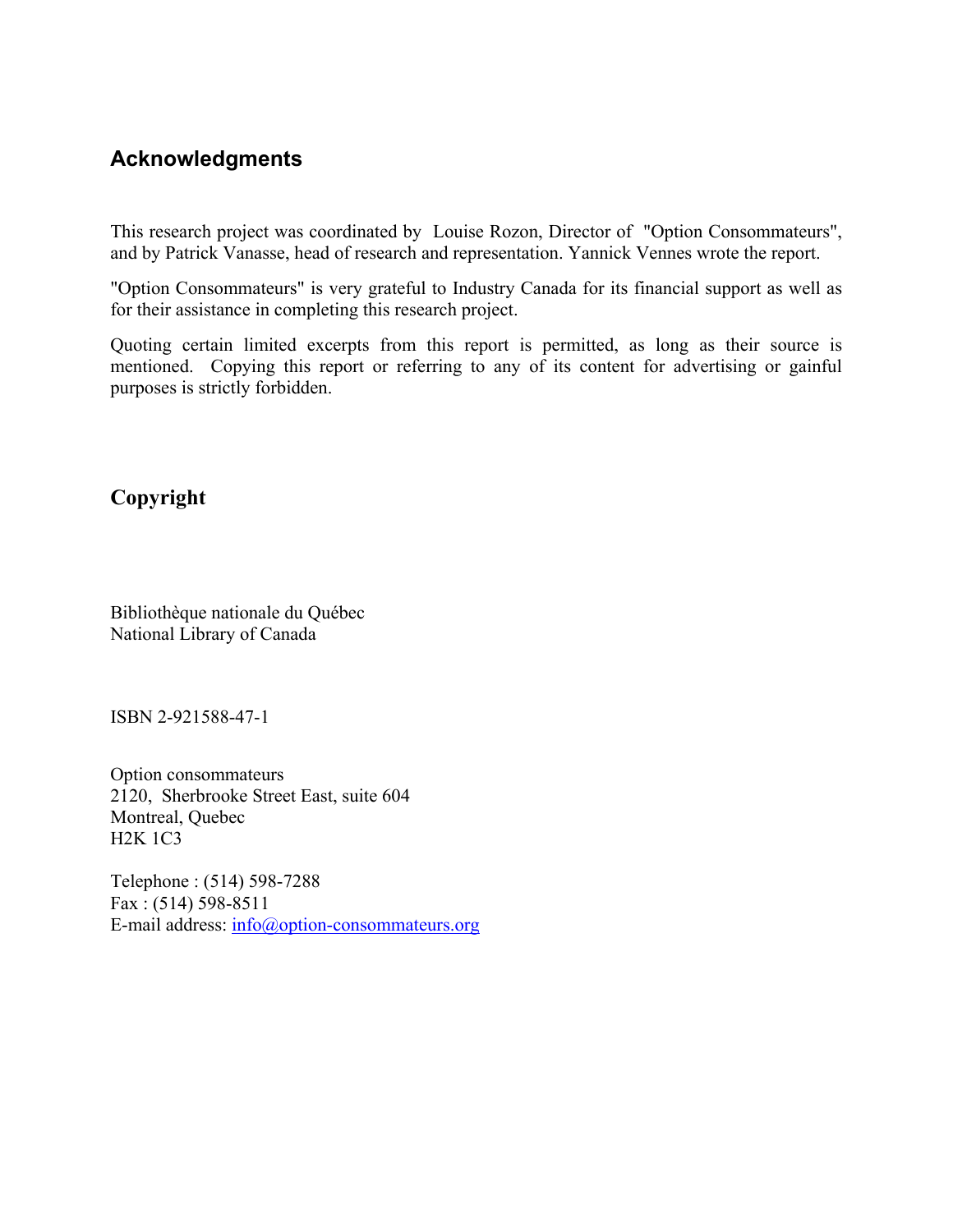# **Executive summary**

The National Energy Board has great responsibility and power. The decisions they make pertaining to energy related matters have an important economic impact on Canadian consumers. Despite the importance of these decisions for the latter, they are practically never consulted during debates handled by the Board during its regular sittings. Created in 1959, The National Energy Board is an administrative and an almost judicial tribunal having the authority to authorize the building and exploitation of oil pipelines, gas pipelines and interprovincial and international production lines as well as international electrical transport lines. Furthermore the Board determines the rights and fees pertaining to pipeline companies that fall into their line of expertise and are responsible for the secure working order of these pipelines.

The energy sector progresses within a very dynamic economic context and has grown substantially in the last years. The regulatory process has also greatly developed in the last years. Transporters such as Trans-Canada Pipelines have always traditionnally been homogeneous, and are generally natural gas distributors. Recently Quebec and Ontario provincial regulators made the decision to let consumers acquire their own transport capacity within the network and become clients of the transport industry. As provincial entities dismantle local gas distributors, the justification for them to represent clients before the National Energy Board is no longer as valid as it once was. On the contrary, the Board will now be the place where debates between different consumer categories will be held, similarily to the Ontario Energy Commission or the "Régie de l'énergie du Québec", the only difference being that the number of people involved as well as their various interests will be far greater.

A regulated company holds a sort of natural monopoly and therefore, its clients are held captive. Since the information on company costs and revenue is released by the company, it is very tempting for the latter to take advantage of this obvious one-sided source of information. To counter balance this one-sided release of information, the regulated company's staff participates in the process by making sure that all files are exhaustive enough to make the decision process more complete. As long as they have sufficient financial resources and information, the intervenors can particiapte in an effective way in the debate and finally, influence the regulator. However, when certain interested parties don't have the financial resources to participate in these debates, it may be in the public's interest to sufficiently support them if this enables the regulator to make the best decision possible, by reducing this one-sided flow of information and lessen its impacts on consumers.

By reading *The National Energy Board Act*, it is clear that no clause enables the Board to grant fees to public interest organizations in order to facilitate their participation in its regular sittings. According to the Act the Board may grant these participation fees for cases related to proposed detailed routes, changes to the proposed route of a pipeline or an international line, or an electrical transportation line. In other non-related cases, if an interested party intervenes, they have to assume the costs. It is clear to us that this seriously impedes the participation of organizations dedicated to protecting consumers and whose interest in participating in Board activities is self-evident.

Indeed, organizations that devote themselves to protecting residential consumers in Canada, such as Option Consommateurs, are community groups with limited financial resources who are unable to assume the expensive participation fees. The absence of residential consumers in fee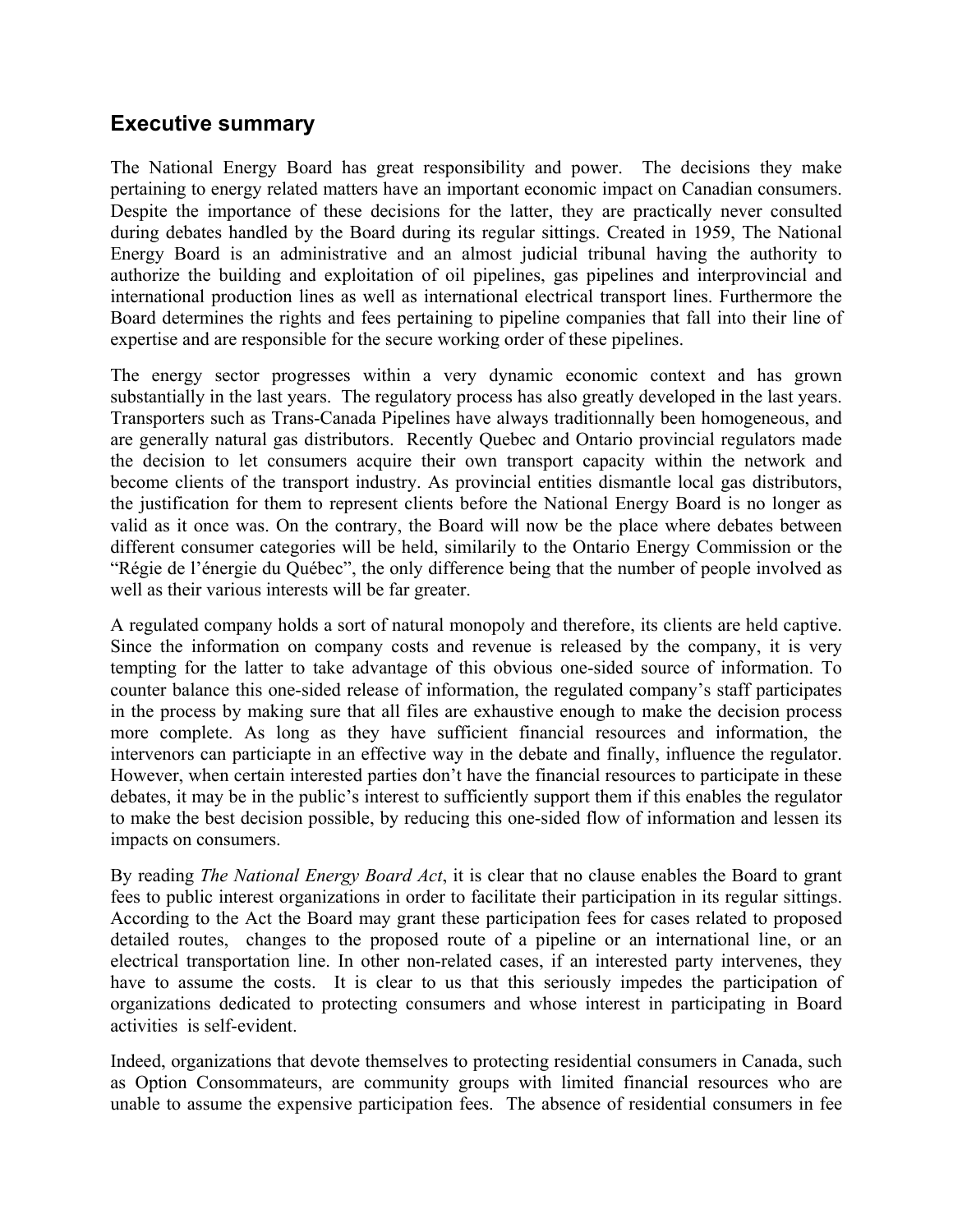cases handled by the Board, including regulation negociation sessions, are a reflection of insurmountable financial barriers.

The National Energy Board currently constitutes an exception to the rule in Canada, both at the federal and provincial levels. At the federal level, the Canadian Radio-television and Telecommunications Commission (CRTC), the only organization having mandates and responsibilities similar to National Energy Board, provides the reimbursement of participation fees for groups in the field of telecommunications. There is no such provision for radiobroadcasting, but the S-24 Bill project submitted in October 2000 aims at enabling such a reimbursement. The bill was not passed because of the start of the federal election campaign process in November 2000.

At the provincial level, all five registered economic regulation organizations with powers similar to those of the National Energy Board have the authority of granting fees to participants. Indeed *the Public Utilities Board of Alberta*, *the Manitoba Public Utilities Board*, *the Ontario Energy Commission*, *the British Columbia Utilities Commission* and *the Régie de l'énergie du Québec* provide for a representation and expertise fee reimbursement mechanism that facilitates the participation of groups who have less financial means.

The Unites States have a somewhat different approach when it comes to consumer advocacy. The general practice is for the State Legislative Assembly to create an independent organization, a Consumer Advocate, whose only purpose is to represent and defend the interests of consumers during sessions held by public service organizations. In the majority of cases the Consumer Advocate is a distinct division of the Office of the Attorney General and has a separate budget. The Consumer Advocate's mandate is to defend the interests of consumers in general whether they are residential, agricultural, commercial, institutional or industrial, and to represent them before economic regulation organizations as well as state and federal courts.

In light of the different practices recorded in North America, Option Consommateurs believes that the legislative aspect is a much more interesting and effective way to ensure that the interests of Canadian consumers are well represented before the National Energy Board. This solution implies that changes be made to the National Energy Board Act to enable them to authorize the payment of participation fees to individuals or legal entities whose interest in participating in Board debates is obvious. If the Consumer Advocate solution is indeed interesting, Option Consommateurs thinks however that is does not meet the needs of consumers.

First of all, this solution does not give a voice to consumers that is as direct as their representation through their independent protection organizations. If consumer groups can influence the content of Consumer Advocates' representation, the latter have the last word pertaining to recommendations, arguments, submission of proof, witnesses and cross-examination of witnesses testifying for other parties involved in the different cases.

Secondly, despite a certain independence from the regulating organization he answers to, the Consumer Advocate is nevertheless more or less tied to the organization's interests and cannot benefit from the same latitude as independent consumer protection organizations while defending the interests of the group he represents.

Thirdly, the Consumer Advocate can impede the efficiency of the Canadian consumer association movement in the area of energy transport, by reducing his own prospects of exercizing and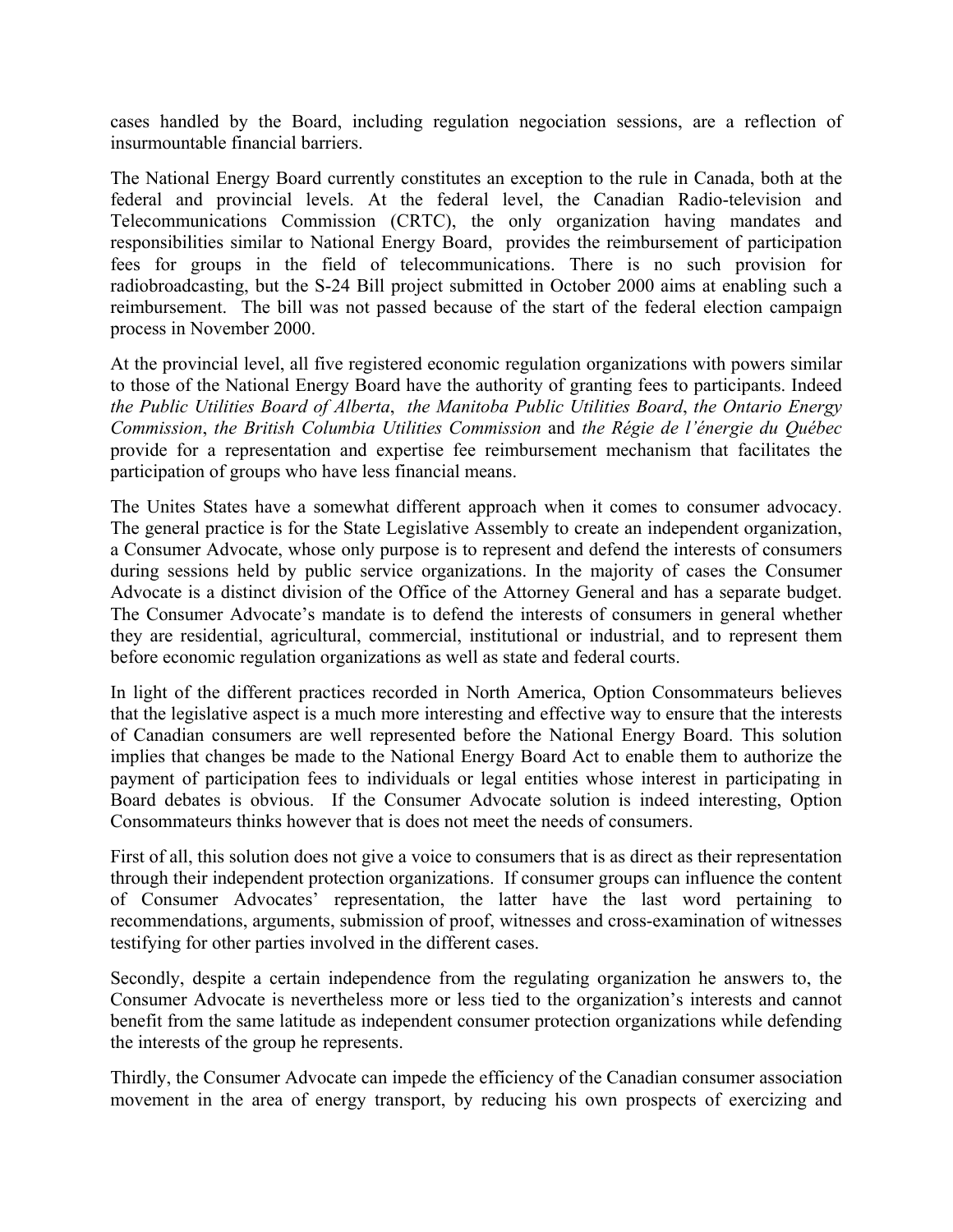developing expertise in this matter. This expertise can be developed only through direct intervention by consumer rights advocacy groups.

Option Consommateurs therefore recommends that the National Energy Board Act be modified so that the Board may have the authority to provide participation fees to public interest groups that are deemed useful and relevant to the debates.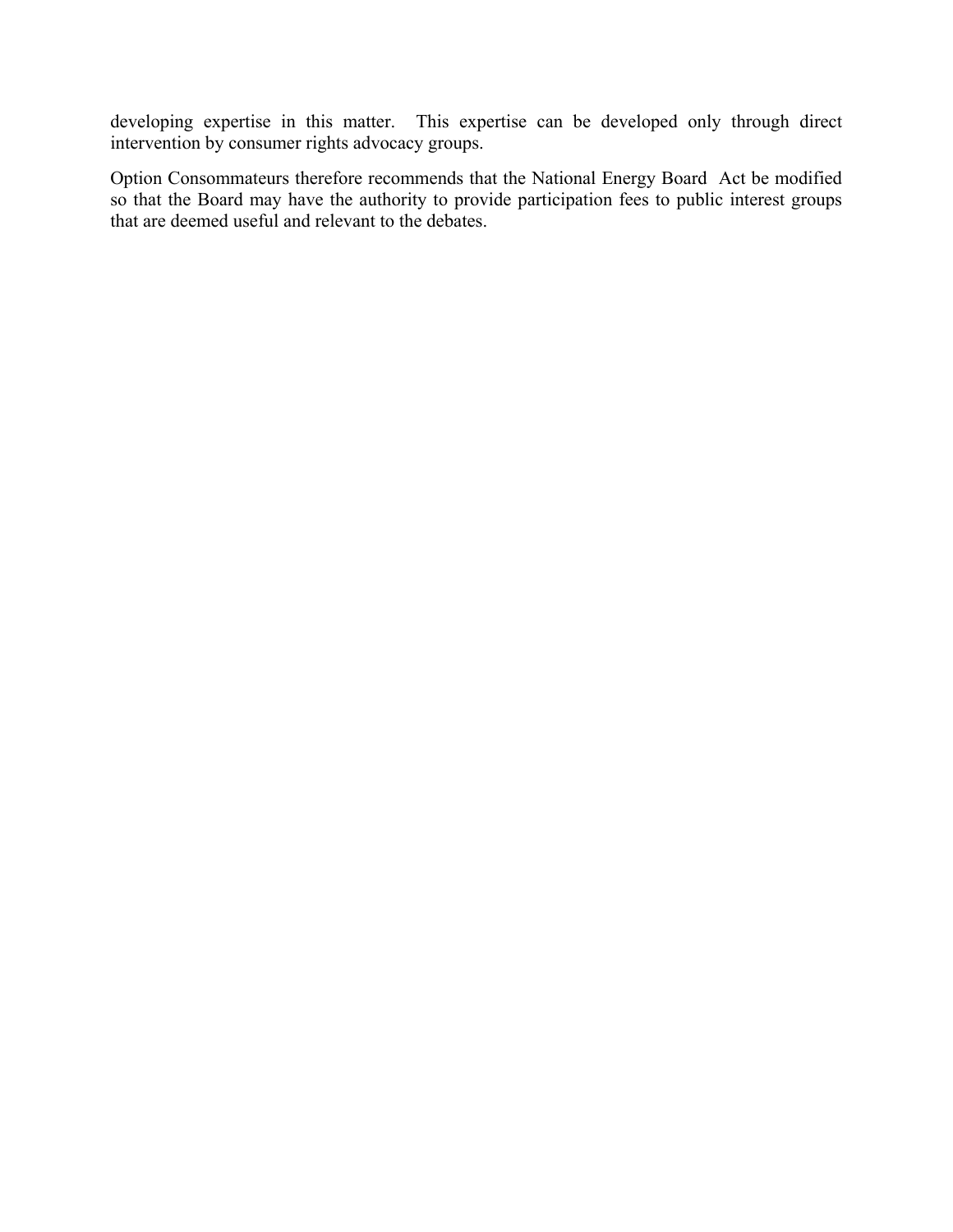# **Table of contents**

| 5. Representing residential consumers before the Board: Problems and comparisons 4          |
|---------------------------------------------------------------------------------------------|
| 5.1. Conceptual justification of economic regulations and of the financing of participants4 |
|                                                                                             |
|                                                                                             |
|                                                                                             |
|                                                                                             |
|                                                                                             |
|                                                                                             |
|                                                                                             |
|                                                                                             |
|                                                                                             |
|                                                                                             |
|                                                                                             |
|                                                                                             |
|                                                                                             |
|                                                                                             |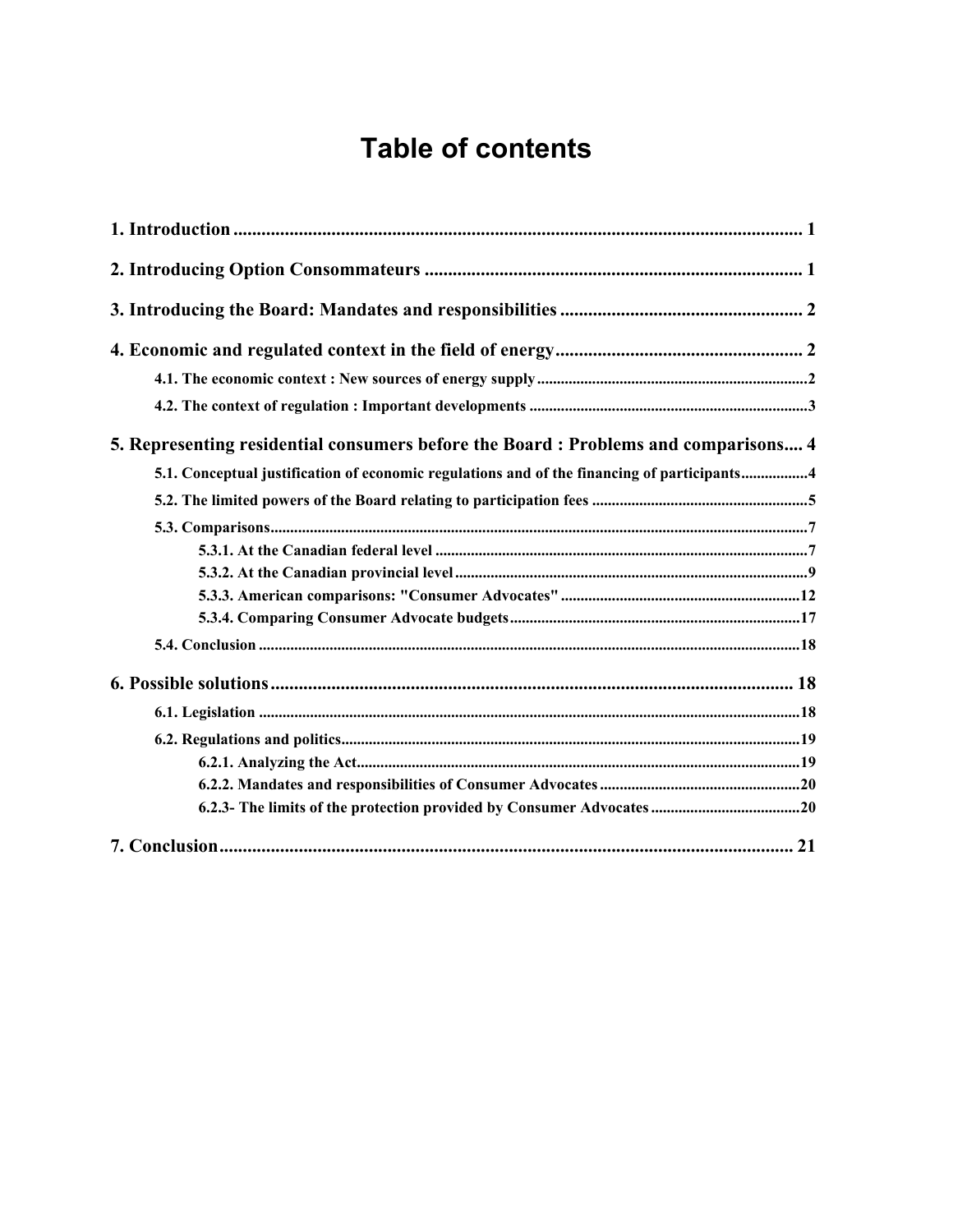# **1. Introduction**

The objective of the present report is to portray Canadian consumer advocacy during the National Energy Board's regular sittings and to propose solutions in order to improve this advocacy. Since if first began its involvement in the Régie de l'énergie du Québec's regulating activities, Option Consommateurs has progressively realized the entire importance of the National Energy Board to Canadian consumers.

Indeed, the Board has very important duties and powers and its decisions have a direct economic impact on Canadian consumers of all regions because they influence a great number of sectors that are the basis for all Canadian economic activity : the transportation between provinces of hydrocarbons on pipelines, the international transportation of electricity, the export of electricity, of natural gas, the exploration and production of oil and natural gas in certain pioneer regions, etc. These decisions certainly affect Canadian consumers by ultimately being reflected in prices on the Canadian markets.

Nevertheless, despite the National Energy Board's importance to Canadian consumers, the latter remain mostly absent from the debates handled by the Board during its regular sittings. The main parties represented during pipeline transporter fee hearings are always gas and oil companies, such as local distributors and manufacturers of thermal electricity. None of these entities have interests that are compatible with those of the final Canadian consumers, i.e. the residential consumers.

This report attempts to explain the reasons behind the absence of residential consumers from the debates held before the National Energy Board and submits recommendations to make up for this absence. The report is divided into three main sections. After a general introduction of Option Consommateurs and the National Energy Board, section 4 discusses the economic and regulation aspects in the field of energy as well as current and future developments ; section 5 discusses the problem of lack of representation of residential consumers during the Board's regular sitings and compares the powers of the Board in comparison to similar organizations in Canada and in the United States. Finally, the sixth section proposes various solutions that promote an effective advocacy of residential consumers before the National Energy Board.

# **2. Introducing Option Consommateurs**

Option Consommateurs was founded in 1983. Its mission is to defend and promote the interests of low income consumers, inform consumers of their rights and the legal recourse they have, and represent their interests before decision making organizations, companies and various other entities.

The organization is active in many sectors, especially in the field of energy, financial services, the food industry, health, the protection of confidential information, insurance, international trade and more. The organization offers a variety of free services to the population, such as budget consulting, legal information and assistance to consumers who want to lodge complaints against companies and public services. Furthermore Option Consommateurs publishes a quarterly magazine called *Consommation*, which informs the public at large on various subjects related to consumers.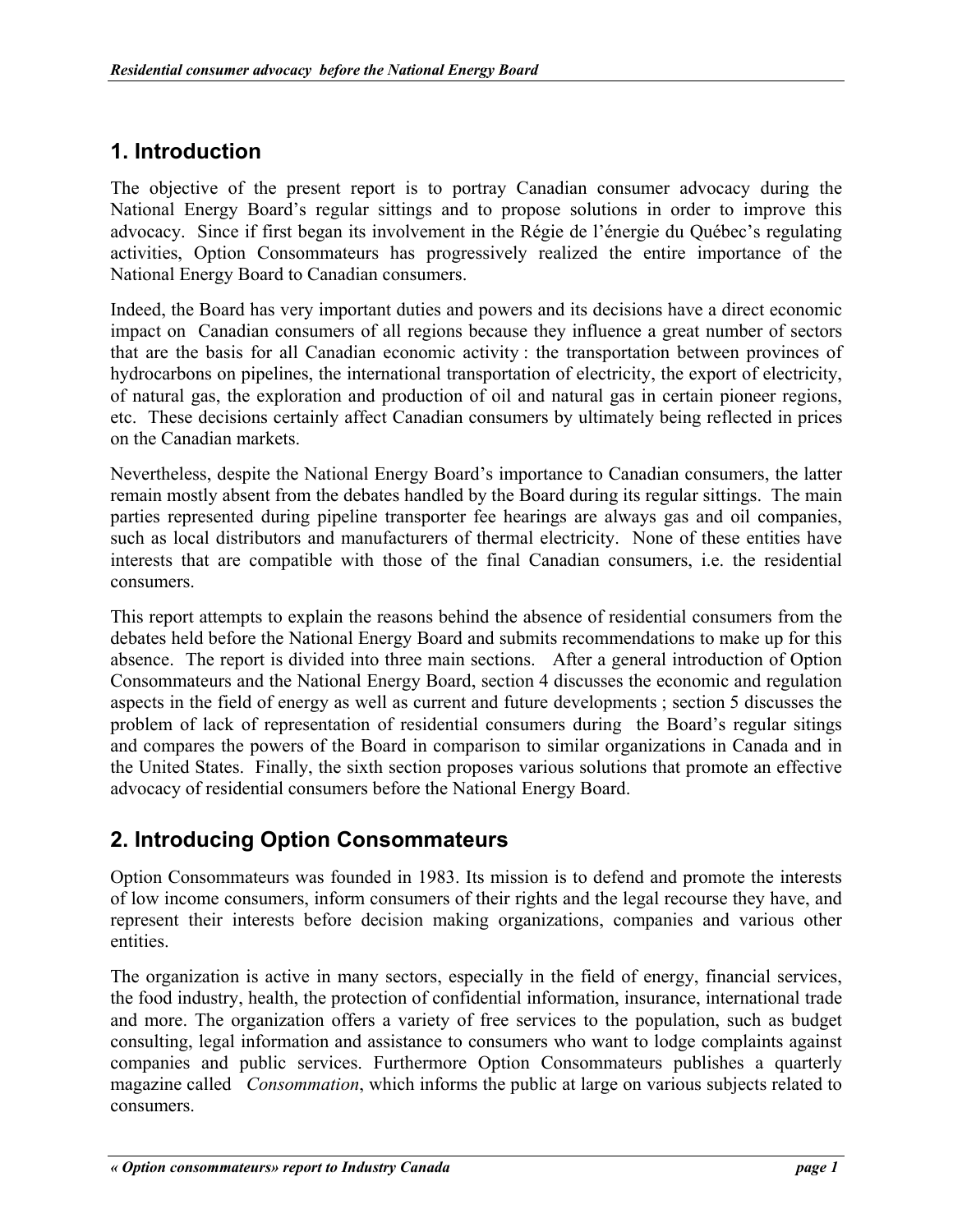In the energy sector, Option Consommateurs has been an active intervenor before the Régie de l'énergie du Québec since the implementation of this economic regulation organization in 1997. It has participated in most of the fee hearings of gas distributors and all hearings pertaining to regulation principles in matters of electricity. It has also represented consumers in cases related to consumer complaints. Finally, it offers a free mediation service between energy distributors and consumers who are behind in their payments.

# **3. Introducing the Board: Mandates and responsibilities**

The National Energy Board was founded in 1959. It is an administrative and almost judiciary tribunal having all the powers normally given to a higher court pertaining to appearances at hearings, putting witnesses under oath and questioning them, producing and inspecting documents in reference to the application of their decisions.

The Board is the regulating authority having the competence, among others, to authorize the construction and the exploitation of oil pipelines, gas pipelines, and interprovincial and international production lines and international electricty transportation lines. Furthermore the Board determines the rights and fees of pipeline companies that fall under its jurisdiction and is responsible for ensuring the secure working order of these pipelines. The Board authorizes oil, natural gas and electricity exports. It also has other responsibilities related to the exploration and production of oil and natural gas. Finally, the Board is an adviser to the Canadian Minister of Natural Resources on subjects related to its expertise, meaning economic regulation.

# **4. Economic and regulated context in the field of energy**

# *4.1. The economic context : New sources of energy supply*

The energy sector is one of the sectors that has gone through important growth in the last years. The increase in global oil prices since 1999 has enabled many Canadian companies active in this sector to make record profits<sup>[1](#page-7-0)</sup> and has encouraged them to increase their exploration and production activities, especially in Alberta but also in other areas of the country. The growth of the American economy has caused a considerably greater demand for electricity which, in the United States, is produced more and more with natural gas. Consequently electricity prices on the American markets have enabled Canadian electricity exporting companies, such as Hydro Quebec and BC Hydro, to make important profits. Moreover, the Canadian natural gas prices have considerably increased and reached record highs during the 2000-2001 winter season.

In this context it is not surprising to regularly hear about new pipeline projects aiming at putting together new sources with existing networks, especially to export them to the United States. These new projects are very ambitious : drilling on Nova Scotia's shores (Île-de-Sable and Panuke), the delta and the Mackenzie River valley, gas projects in northern Alaska making necessary a passage towards the south within Canadian borders (through Yukon or the Northwest Territories). In eastern Canada, the Cartier project (an Enbridge and Gaz Métropolitain consortium) aims at opening up the Île-de-Sable oil field to Quebec and Ontario consumers, who would then benefit from an increased rivalry on natural gas molecules.

<span id="page-7-0"></span><sup>&</sup>lt;sup>1</sup> National Energy Board 2000 annual report, page 3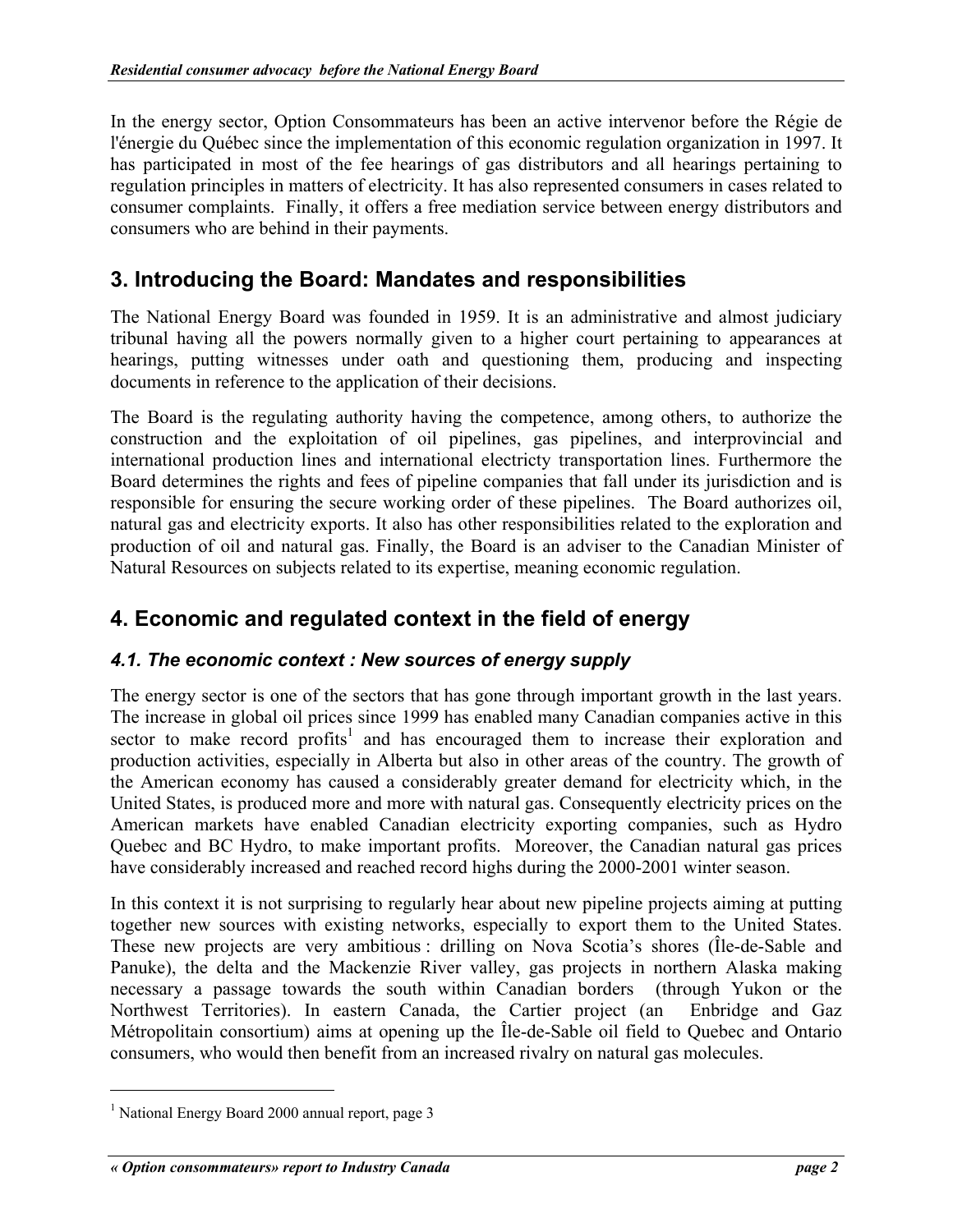# <span id="page-8-0"></span>*4.2. The context of regulation : Important developments*

Under the provisions of part IV of the *National Energy Board Act*, the Board regulates the rights and fees of transporters and makes sure that the rights and other conditions under which the merchandise is transported (natural gaz among others) are fair and reasonable. Natural gas pipelines are genarally monopolies and must therefore be regulated by strict rules if they are to be kept from taking advantage of their situation to unduly increase their profits at the prejudice of consumers.

In the gas industry recent and undergoing developments in certain provinces will bring about important changes to the sort of clients served by pipeline transporters, beginning with the nature of the relationship that transporters will have with their clients. We believe it is essential to take these profound changes into account in order to demonstrate the importance of increasing residential consumer advocacy.

A transporter's regular clients are relatively homogeneous with regard to one another. They are either natural gas manufacturing companies who have to send their merchandise from a point of entry, onto the transport network and up to a point of delivery (exports are an example), or local public utility companies (such as Gaz Métropolitain and Union Gas) who purcahse naturasl gas at one location (the Alberta border for example) to have it shipped to their local distribution franchise. The shippers, as they are called, attempt to minimize their average transportation costs as much as possible while maximizing the use of their transportation capacity. Public utilities in particular use the diversity of their clientele (winter consumers, temporary or seasonal) to optimize costs. Despite the fact that the purchase of natural gas in Canada was deregulated in 1985 and although the final consumers are free to buy the amount of natural gas they need from the supplier of their choice, the transport of natural gas has essentially always been under the control of public utility companies.

Recently however, important debates in Ontario and Quebec have caused regulators from these provinces to enable end of the line consumers to acquire their own transport capacity on the TransCanada Pipelines network and other pipeline transporters in southern Ontario, by putting in place a fully unbundled market. These regulation developments have and will have a major impact on the energy market. It seems necessary to us to explain the terms.

In the case of Union Gas, the southern and western Ontario gas distributor and one of the largest in Canada, the Ontario Energy Board decided that beginning on November 1st 2001, each consumer who prefers direct purchase (as opposed to regulated services) would be given part of the transport capacity included in each contract currently underway between Union Gas and pipeline transporters, bringing natural gas to franchises through a vertical slice methodolgy.

In the case of Gaz Métropolitain, the Régie de l'énergie du Québec has also begun unbundling services by enabling important industrial natural gas consumers who wish to do so, to take control of the transport capacity reserved for them by Gaz Métroplitain, in accordance with the terms that are a bit different from those in Ontario, beginning on October  $1<sup>st</sup>$  2001. Furthermore, regulations negociated between parties pertaining to the 2002 fees open the door to middleground consumers being able to do the same beginning on October  $1<sup>st</sup> 2002$ .

This transport capacity transfer necessarily means that an individual consumer, for example an industrial company that has many factories spread out among Union Gas franchises, will become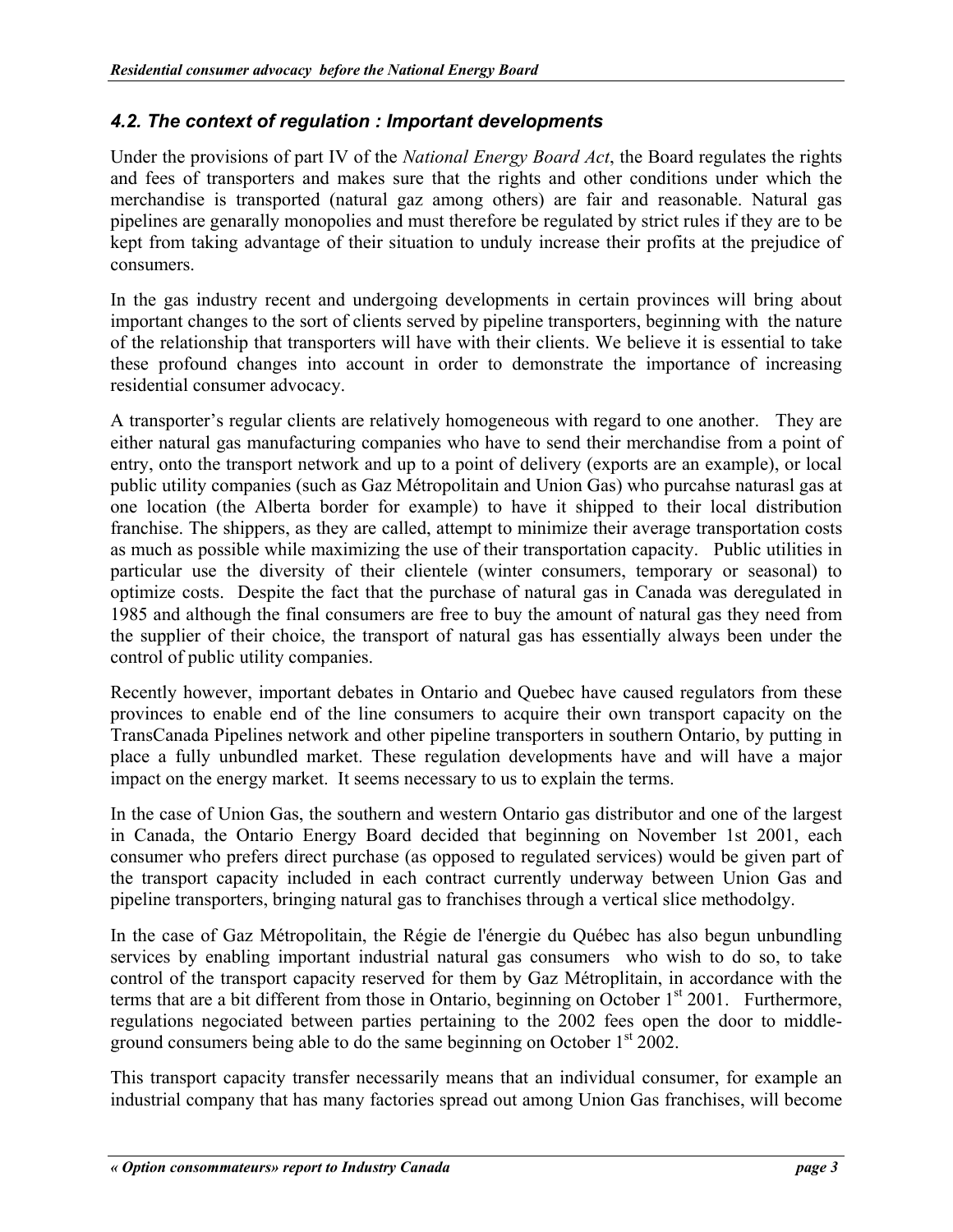<span id="page-9-0"></span>a client of TransCanada Pipelines. From that time onwards, clients of transporters will no longer be homogeneous but rather mixed, as long as each one has a separate consumer profile and very specific needs. More and more, it is expected that the interests of new pipeline transporter clients, those of important industrial consumers and of front line agents, will be represented before the National Energy Board. We have also noticed that the Industrial Gas Users Association (IGUA), as well as many important energy agents, has for a long time played an active role in the TransCanada Pipelines *Toll Task Force*.

As provincial entities unbundle local gas distributor services and as the latter become « wholesalers » of sorts for their franchise's natural gas agents and end of the line consumers, there will no longer be a valid reason why distributors should continue to represent clients before the National Energy Board, as they have done up until now. On the contrary the Board will now become the place where debates between different consumer categories are held, similarly to the Ontario Energy Commission and the Régie de l'énergie du Québec, with the difference that the number of intervenors and the diversity of interests will be far greater.

# **5. Representing residential consumers before the Board : Problems and comparisons**

# *5.1. Conceptual justification of economic regulations and of the financing of participants*

At the onset, it seems proper to repeat the motives that are the basis for the existence of economic regulation organizations and the participation of intervenors with different interests. The regulated company is a natural monopoly whose clients, consequently, are captive: they have to go through that particular company to have their needs met pertaining to energy transport and distribution. Two sorts of behaviors can be a consequence of the implementation of regulation by an organization such as the National Energy Board. First of all, since the information on the company's costs and revenue is released by the company itself, the temptation is very strong to take advantage of the one-sided flow of information which is the logical consequence. The frequent repercussion is under estimated sales forecasts, which unnecessarily increases the cost of rights as well as end of the year surplus earnings that are distributed among shareholders.

In this connection, since the rate of return on the baserate is regulated, the company's objective will then be to increase the ratebase by over-investing its capital (Averch-Johnson effect). Sales estimates originating from this information one-sidedness will justify additional investments<sup>[2](#page-9-1)</sup>.

The difficulty with economic regulation organizations such as the National Energy Board is that administrative tribunals are submitted to the same burden of proof as civil courts. In particular, members of a panel, commission members or managers, whatever they are called, have to base their decisions on proof. To counterbalance this information one-sidedness, the regulator's staff contributes to the process by making sure that the files are sufficiently complete to enable decision makers to make the best decisions possible. However , this could also be achieved by

<span id="page-9-1"></span> $2<sup>2</sup>$  Please note that the behaviors presented here are without any nuance and that regulated companies are subtle when they go before economic regulation organizations. Nevertheless, these behaviors can be observed through the eyes of experts.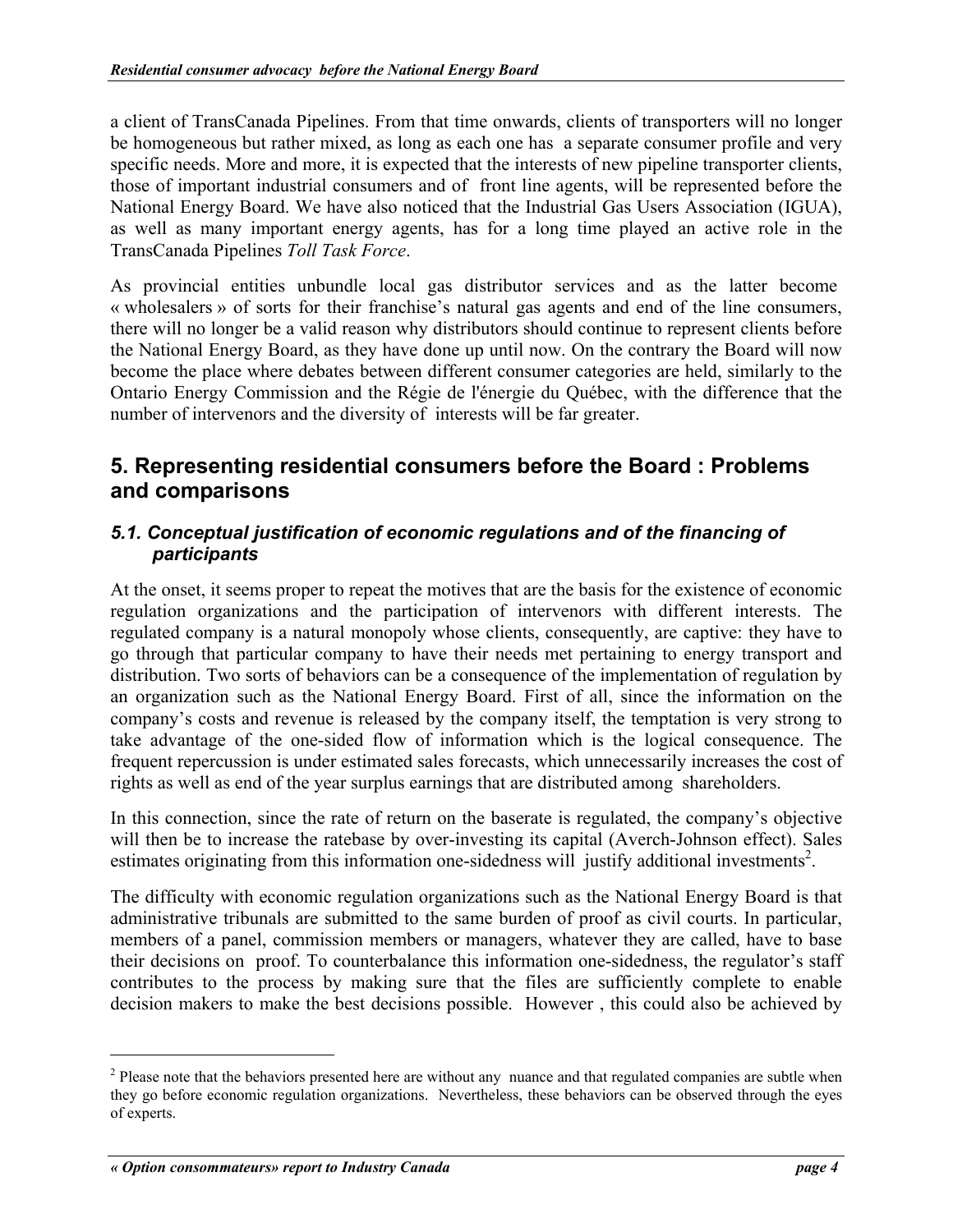<span id="page-10-0"></span>enabling the participation of intervenors in these hearings. These participants, whether they are residential, industrial or environmentalists, have interests that are in general far different from those of the regulated company (for example reducing operating costs) and want those interests to be known by the regulator. As long as they have enough informational and financial resources, these intervenors can be useful in these debates and influence the first instance regulator.

However when certain interested parties don't have the necessary financial resources to participate in these debates, it may then be in the public's interest to reasonably support them if this can enable the regulator to make the decisions that are in the best interest of the public. Financing the participation of certain intervenors, by reducing the discrepancy of financial means and by therefore improving the level playing field between the parties<sup>[3](#page-10-1)</sup>, helps to eliminate the problems caused by information one-sidedness and lessens its impacts on consumers.

When reading the *National Energy Board Act*, we observe that no provision has been made to enable the Board to grant fees to public service organizations in order to facilitate their participation in their regular activities. The absence of power to our knowledge applies only to the *National Energy Board* Act in this instance when compared to the laws that govern most other economic regulation oeganizations in Canada and the United States.

In the following sub-sections, we will review the Board's legislation as well as other laws that constitute other similar organizations in Canada pertaining to supporting public participation in these organizations' regular activities. We will also take a look at the practice of Consumer Advocates, through which American states create an organization aiming at the defense and promotion of consumer interests before economic regulation organzations.

# *5.2. Powers of the Board relating to participation fees : Very limited*

According to the Act, the only cases where the Board can legally provide participation fees are those related to a pipeline's, or an international or interprovincial electricity transport line's proposed detailed route or modifications to that route. In these cases, admissible participation fees have to be related to the presentation of observations during a public hearing.

Observations can come from an owner opposed to the proposed detailed route or from another interested party, whether an individual or legal entity, also opposed to that proposed detailed route, without the latter being owners themselves of a land affected by this proposed detailed route, as stated in paragraphs (3) and (4) of Article 34 of the Act:

### *Written statement of interest and grounds for opposition*

*34. (3) Where an owner of lands who has been served with a notice pursuant to subsection (1) wishes to oppose the proposed detailed route of a pipeline, the owner may, within thirty days of being served, file with the Board a written statement setting out the nature of the owner's interest in the proposed detailed route and the grounds for his opposition to that route.* 

<span id="page-10-1"></span><sup>&</sup>lt;sup>3</sup> Furthermore, please note that the concept of a *level playing field* has more scope than between the regulated company and the intervenors, since it also applies to between the intervenors, the latter having contradictory interests on various subjects.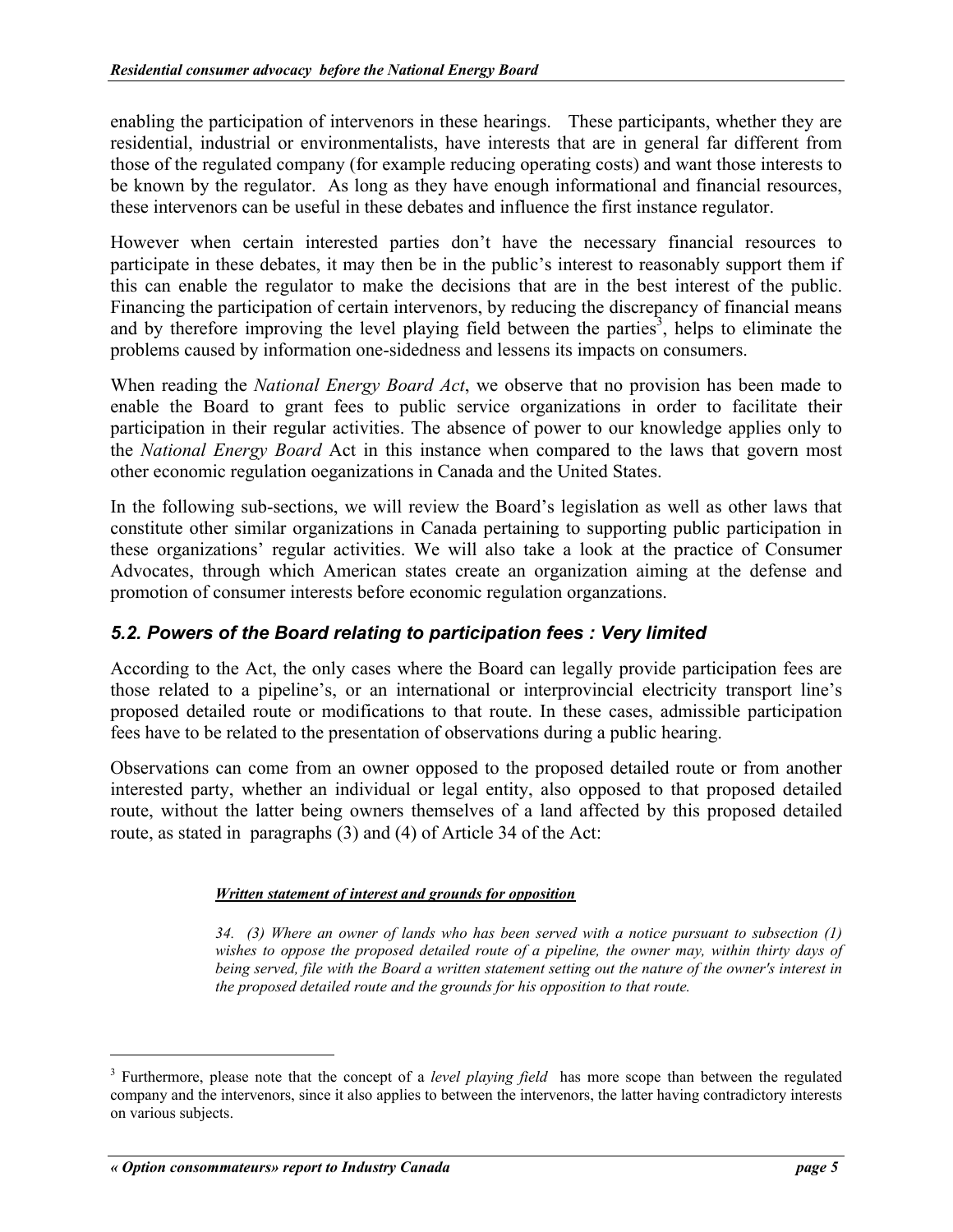#### *Opposition by persons adversely affected*

*(4) A person who anticipates that his lands may be adversely affected by the proposed detailed route of a pipeline, other than an owner of lands referred to in subsection (3), may oppose the proposed detailed route by filing with the Board within thirty days following the last publication of the notice referred to in subsection (1) a written statement setting out the nature of that person's interest in those lands and the grounds for the opposition to the proposed detailed route of the pipeline.* 

After such opposition has been recorded, the Board has to hold hearings by virtue of Article 35 :

#### *Public hearing*

*35. (1) Where a written statement is filed with the Board pursuant to subsection 34(3) or (4) within the time limited for doing so under that subsection, the Board shall forthwith order that a public hearing be conducted within the area in which the lands to which the statement relates are situated with respect to any grounds of opposition set out in any such statement.*

*(…)*

#### *Opportunity to be heard*

*(3) At the time and place fixed for the public hearing pursuant to subsection (2), the Board shall hold a public hearing and shall permit each person who filed a written statement with the Board pursuant to subsection 34(3) or (4) to make representations and may allow any other interested person to make such representations before it as the Board deems proper.* 

Therefore, by virtue of Article 35 (3), virtually any individual or legal entity, owner or non owner of a land affected by a proposed detailed route, as long as they show interest in this request, has the opportunity of going before the National Energy Board to present observations deemed acceptable.<sup>4,5</sup>[.](#page-11-1) Finally, the Board can order the reimbursement of fees brought about by the presentation of observations by an interested party during a public hearing, if they are judged acceptable, in accordance with Article 39:

### *Costs of making representations*

*39. The Board may fix such amount as it deems reasonable in respect of the actual costs reasonably incurred by any person who made representations to the Board at a public hearing under subsection 35(3) and the amount so fixed shall be payable forthwith to that person by the company whose pipeline route is affected by the public hearing.*

In other cases not related to the proposed detailed route of a pipeline or an electrical transport line, a party wishing to intervene must assume the costs. It is clear to us that this seriously

<span id="page-11-0"></span><sup>&</sup>lt;sup>4</sup> Typically, this could be a case where an environmental organization gives observations on the direct impact of the proposed detailed route on the local environment, unless the *Canadian Environmental Assessment Act* applies .

<span id="page-11-1"></span><sup>5</sup> Please note that in certain occasions, it is possible for an interested party to obtain financing from the *Canadian Environmental Assessment Agency*, if these occasions pertain to questions on the environmental impact of a project necessitating such an evaluation before its construction, in accordance with the *Canadian Environmental Assessment Act.* Financial aid, limited to \$ 30 000, promotes public participation in these preliminary and extensive evaluations , mediations and commissions.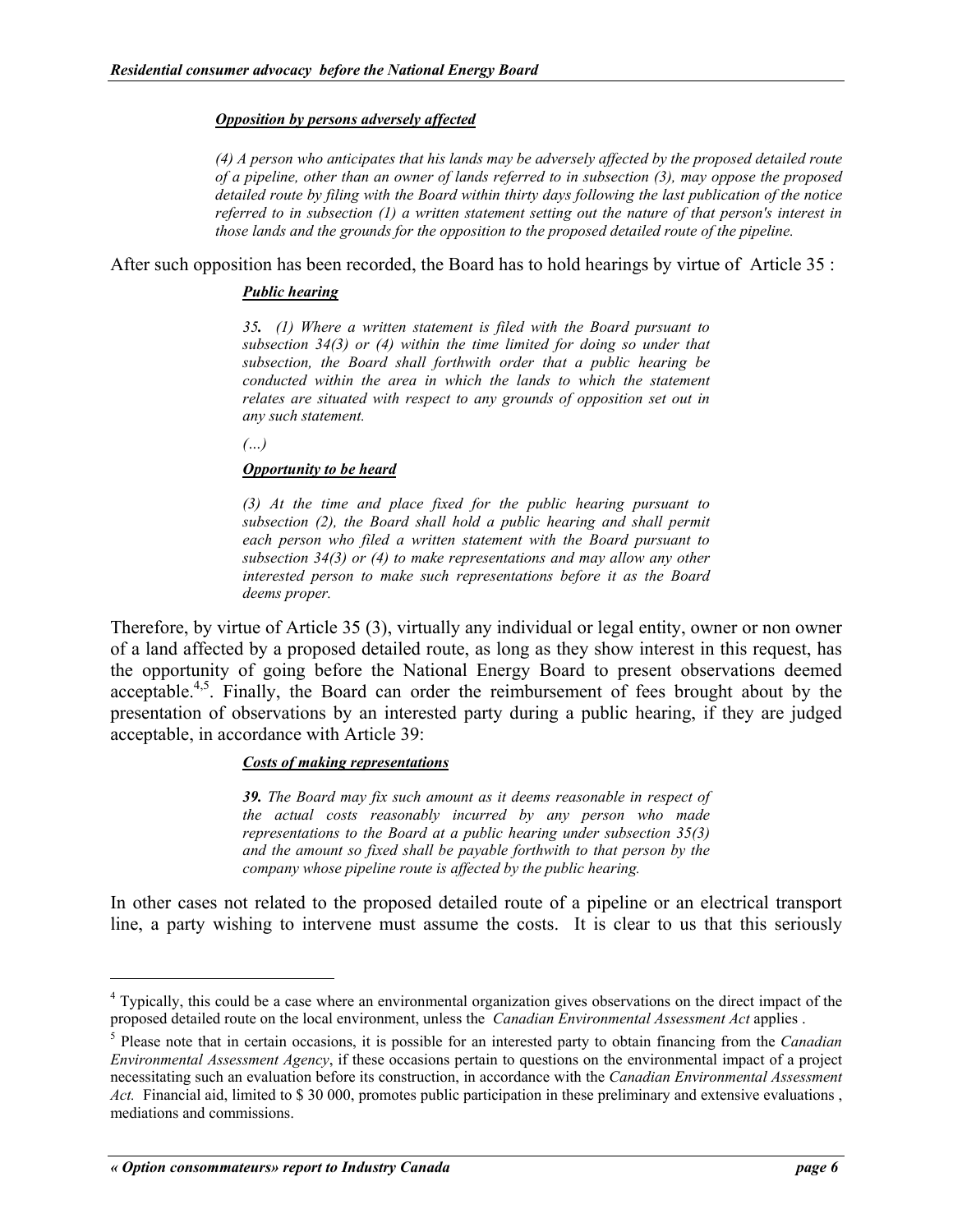<span id="page-12-0"></span>impeded the participation of organizations devoted to the protection of consumers before the Board, their interest being self-evident.

Indeed, organizations that devote themselves to protecting residential consumers in Canada, such as Option Consommateurs, are community groups with limited financial resources who are unable to assume the expensive participation fees. These fees are varied: analysis, expertise, legal fees, travel (transport, accomodations, meals), translation, general fees, etc., and are very significant. The absence of residential consumers in fee cases handled by the Board, including regulation negociation sessions, are a reflection of insurmountable financial barriers.

# *5.3. Comparisons*

In order to demonstrate that the National Energy Board, pertaining to providing participation fees, constitutes an exception to the rule in Canada, we will review the current federal and provincial legislation. This legislation review will enable us afterwards to make recommendations.

# **5.3.1. At the Canadian federal level**

At the federal level the only other organization with mandates and responsibilities similar to those of the National Energy Board is the Canadian Radio-television and Telecommunications Commission (CRTC). The CRTC obtains its authority from many laws on different subjects. As its name indicates, the CRTC is active in two important sectors : radio-television and telecommunications. The legislative context, in relation to participation fees pertaining to the CRTC, is not the same in these two sectors.

## The case of the CRTC – telecommunications sector

For cases touching on telecommunications, such as local and inter-city telephone communications, the CRTC has all powers necessary to promote the public's participation at hearings. The CRTC has the authority under Article 56 of the *Telecommunications Act* of 1993:

### *[Award of costs]*

*56. (1) The Commission may award interim or final costs of and incidental to proceedings before it and may fix the amount of the costs or direct that the amount be taxed.* 

### *[Payment of costs]*

*(2) The Commission may order by whom and to whom any costs are to be paid and by whom they are to be taxed and may establish a scale for the taxation of costs* 

For example, here is an excerpt from the 2001-10 CRTC Costs Order published on July 17<sup>th</sup> 2001:

#### *Direction as to costs*

*9. The application for an award of costs in respect of the above-mentioned*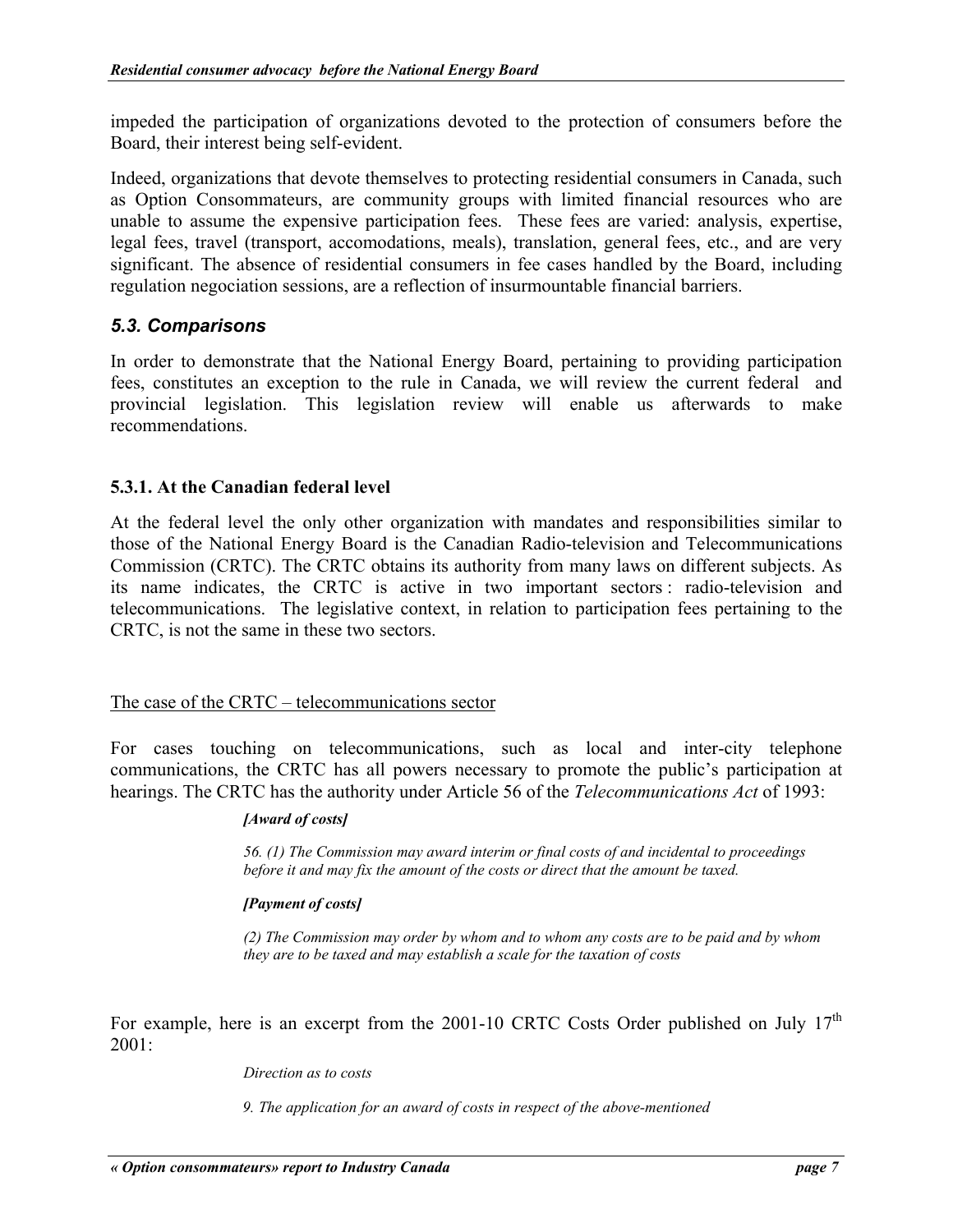*proceeding is approved. Pursuant to subsection 56(1) of the Telecommunications Act, the Commission fixes the costs to be paid to ARC at \$2,015.65* 

*10. Costs awarded herein shall be paid by TELUS Québec forthwith[6](#page-13-0)*

### The case of the CRTC – radio-television sector (Bill S-24 project)

The *Broadcasting Act* does not provide for participation fees for the public. However, the radiotelevision sector is currently going through major upheavals because among others of the convergence of media and public service companies (Québécor Medias purchased Vidéotron and TVA, Bell Globemedia purchased the CTV and TQS networks). Although the CRTC invites the population to participate in these hearings, it is very difficult for a community group to comprehend all the implications related to this convergence, for example, without using external consultants.

To make up for this gap, Manitoba Senator Sharon Carstairs submitted to the Senate in 2000, a short Bill project aiming at giving the CRTC the authority to provide public participation fees. Here is the S-24 Bill project:

*1. The Broadcasting Act is amended by adding the following after section 9:* 

*"Award of costs* 

*9.1 (1) The Commission may award interim or final costs of and incidental to proceedings before it and may fix the amount of the costs or direct that the amount be taxed.*

*Payment of costs*

*(2) The Commission may order by whom and to whom any costs are to be paid and by whom they are to be taxed and may establish a scale for the taxation of costs."*

*2. Subsection 10(1) of the Act is amended by deleting the word "and" at the end of paragraph (*j*) and by adding the following paragraph:*

*(*j*.1) establishing the criteria for the awarding of costs; and"* 

It is interesting to note that following a question by Senator Hays to Senator Kinsella, Senator Gauthier had research done to find out whether administrative tribunals other than the CRTC have the same authority to provide fees to participants. On October 17th 2000, the Senator briefed the Canadian Senate on the findings. According to him, many similar tribunals have this authority under their respective charters. Beginning by noting that the CRTC already has this authority by virtue of Article 56 of the *Telecommunications Act* for the sector of Canadian telecommunications, he indicated that the Canadian Transportation Agency, the Canadian Cultural Property Export Review Board, the Employment Equity Review Tribunals and the

<span id="page-13-0"></span><sup>&</sup>lt;sup>6</sup> Source: http://www.crtc.gc.ca/archive/FRN/Costorders/2001/Co2001-10.htm.

*<sup>«</sup> Option consommateurs» report to Industry Canada page 8*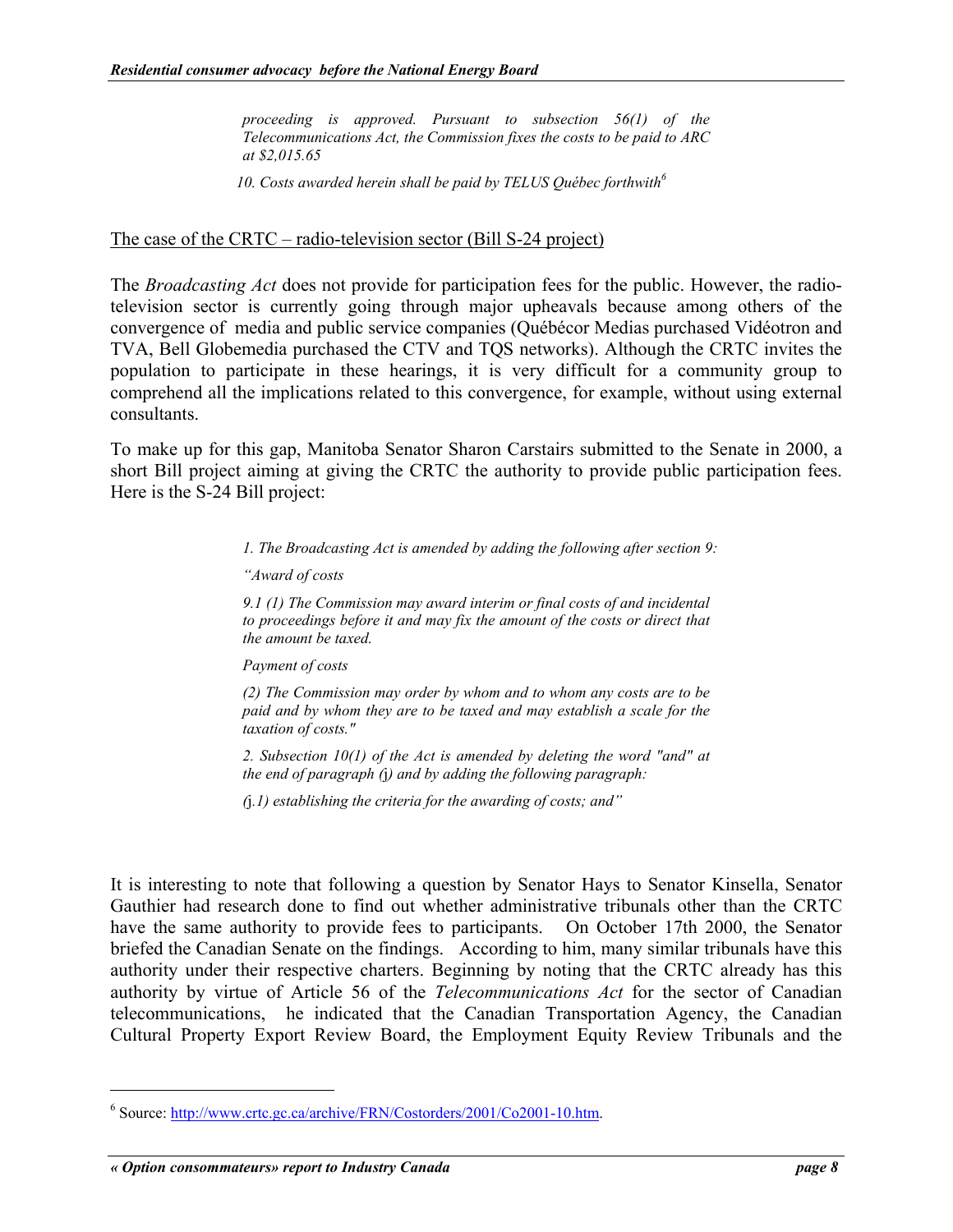<span id="page-14-0"></span>National Energy Board, as well as many other provincial public service regulation organizations also have this authority<sup>[7](#page-14-1)</sup>.

Unfortunately, the beginning of the federal general election campaign process in November 2000 meant that the Bill was not passed. When the campaign began, the Bill had passed its second reading<sup>[8](#page-14-2)</sup>.

### **5.3.2. At the Canadian provincial level**

The provincial public services regulation organizations have the responsibility of making sure that public service fees and supply conditions are fair and reasonable for consumers and for the company's shareholders, by approving among others their investments and the expenses necessary for the proper running of operations, by checking on their activities and by determining a reasonable rate of return on shareholder assets.

Each of the five registered provincial economic regulation organizations with powers similar to those of the National Energy Board have the authority to provide participation fees to intervenors. Here are the Articles pertaining to financing for each of these five organizations:

### The case of Alberta

 $\overline{a}$ 

Until 1995, regulation for public service organizations was ensured by the *Alberta Public Utilities Board* . This organization, by virtue of its Article 60, had the authority of providing participation fees to intervenors in accordance with their conditions:

#### *Costs of proceedings*

*60(1) The costs of and incidental to any proceeding before the Board, except as otherwise provided in this Act, are in the discretion of the Board, and may be fixed in any case at a sum certain or may be taxed.* 

*(1.1) The Board may order that its costs of or incidental to any proceeding before the Board are to be paid and by whom they are to be paid.* 

*(2) The Board may order by whom and to whom any costs are to paid, and by whom they are to be taxed and allowed.* 

*(3) The Board may prescribe a scale under which costs are to be taxed.* 

*(4) The Board may, with the approval of the Lieutenant Governor in Council, prescribe the fees to be paid by local authorities or persons interested in the matters that come before the Board.* 

In 1995, the *Public Utilities Board* was replaced by the *Alberta Energy and Utilities Board* which, by virtue of Article 10(1) of its charter, has the sames powers and duties as the *Public Utilities Board*:

<span id="page-14-1"></span><sup>7</sup> Please see Senator Jean-Paul Gauthier's speech before the Senate on October  $17<sup>th</sup>$  2000. Source: http://www.parl.gc.ca/36/2/parlbus/chambus/senate/deb-f/81db\_2000-10-17-F.asp?Language=F&Parl=36&Ses=2. <sup>8</sup> The second reading took place on October 17th 2000.

<span id="page-14-2"></span>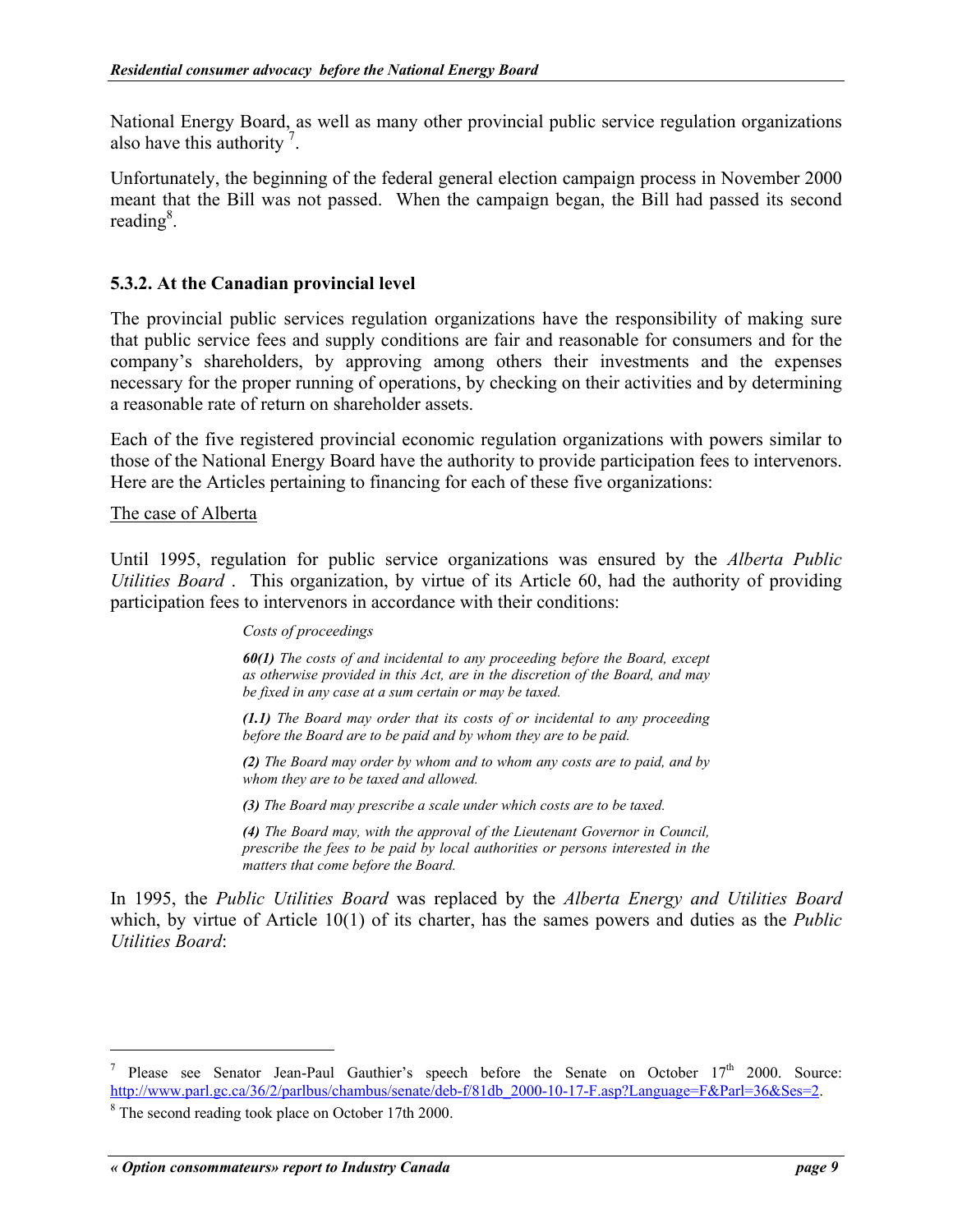#### *Powers of the Board*

*10(1) For the purposes of carrying out its functions, the Board has all the powers, rights and privileges of the ERCB and the PUB that are granted or provided for by any enactment or by law.* 

Therefore, the *Alberta Energy and Utilities Board* maintained the authority to provide fees, just as its predecessor, i.e. the *Public Utilities Board*.

#### The case of Manitoba

The *Manitoba Public Utilities Board* also has the authority to provide participation fees to intervenors at hearings, by virtue of Article 56 of its charter :

#### *COSTS*

*Costs in discretion of Board* 

*56(1) The costs of, and incidental to, any proceeding before the Board are in the discretion of the board, and may be fixed in any case at a sum certain or may be taxed..* 

*Order for payment of costs* 

*56(2) The Board may order by whom, and to whom, any costs are to be paid, and by whom the costs are to be texed and allowed..* 

*Scale of costs* 

*56(3) The Board may prescribe a scale under which the costs shall be taxed.* 

#### The case of Ontario

The *Ontario Energy Board* gets its authority from Article 30 of its charter, which went through profound changes in 1998 in order to include the implementation and the supervision of a deregulated natural gas and electricity market on Ontario territory.

#### *Costs*

*30. (1) The costs of and incidental to any proceeding before the Board are in its discretion and may be fixed in any case at a sum certain or may be assessed. 1998, c. 15, Sched. B, s. 30 (1).*

*Same* 

*(2) The Board may order by whom and to whom any costs are to be paid and by whom they are to be assessed and allowed. 1998, c. 15, Sched. B, s. 30 (2).*

*Scale* 

*(3) The Board may prescribe a scale under which such costs shall be assessed. 1998, c. 15, Sched. B, s. 30 (3).*

*Inclusion of Board costs* 

*(4) The costs may include the costs of the Board, regard being had to the time and expenses of the Board. 1998, c. 15, Sched. B, s. 30 (4).*

*Considerations not limited*

*(5) In awarding costs, the Board is not limited to the considerations that*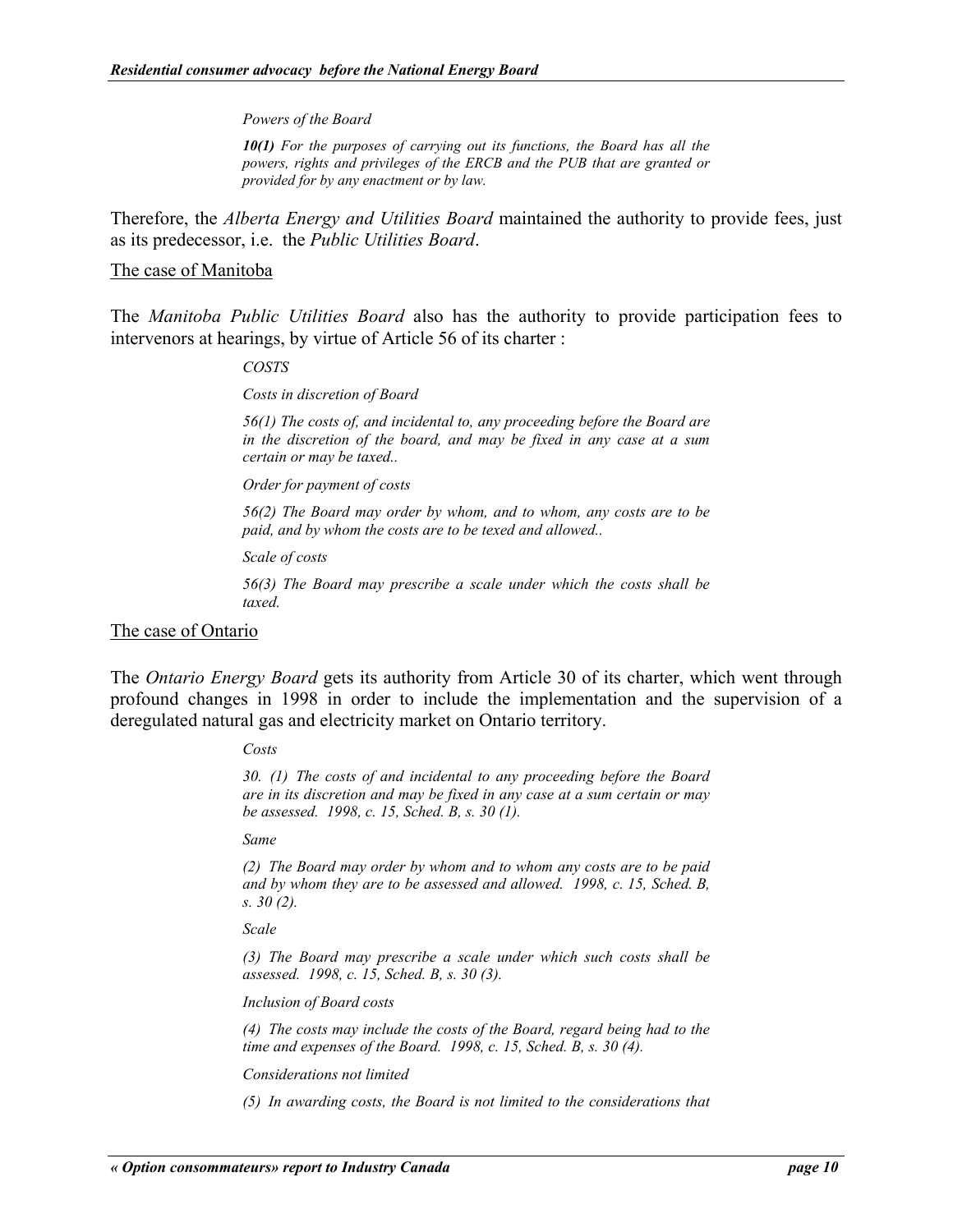#### *govern awards of costs in any court. 1998, c. 15, Sched. B, s. 30 (5).*

The Ontario case is particularly interesting. Up until a few years ago, the Ontario Energy Board, in addition to permitting the public's participation through financing provided for by its charter, had also implemented a staff organizing model which improved consumer representation even more. Indeed, the Ontario Energy Board's personnel played a dual role : on one hand it assumed the traditional role of supporting representatives, by making sure that all procedures were adequately followed, and that all items were covered, and that the information contained in files was complete enough to enable proper decision making ; on the other hand the personnel also acted as an advocate of public interest at hearings, having the authority to submit proof, crossexamine witnesses and present arguments at the closing of a hearing.

The Board has since then abandoned this dual role, thinking that many groups financed by virtue of its laws, already defended the interests of consumers and of the environment. However, it did not completely abandon the concept either : when there a few or no intervenors in a particular file and therefore no opposition to the request, file representatives may ask personnel to play the role of concerned party at the hearing, by submitting written requests for information, by nogociating the settlement of disputes, by submitting proof and by arguing at the closing of a hearing. This alternative is used mostly in files from small regulated companies and also in files related to company assets (for example, extensions and network reinforcements).

#### The case of British-Columbia

The *British Columbia Utilities Commission* also has the authority to provide fees by virtue of Article 118 of the 1996 Act :

#### *Participant costs*

*118 (1) The commission may order a participant in a proceeding before the commission to pay all or part of the costs of another participant in the proceeding.* 

*(2) If the commission considers it to be in the public interest, the commission may pay all or part of the costs of participants in proceedings before the commission that were commenced on or after April 1, 1993 or that are commenced after June 18, 1993.* 

*(3) Amounts paid for costs under subsection (2) must not exceed the limits prescribed for the purposes of this section.* 

### The case of Quebec

The Régie de l'énergie du Québec has the authority of providing fees to people whose participation is deemed useful, in accordance with Article 36 of its charter :

> *36. La Régie peut ordonner au transporteur d'électricité ou à tout distributeur d'électricité ou de gaz naturel de payer tout ou partie des dépenses relatives aux questions qui lui sont soumises et à l'exécution de ses décisions ou ordonnances.*

> *Elle peut ordonner au transporteur d'électricité ou à tout distributeur d'électricité ou de gaz naturel de verser, tout ou partie des frais, y compris des frais d'experts, aux personnes dont elle juge la participation utile à ses délibérations.*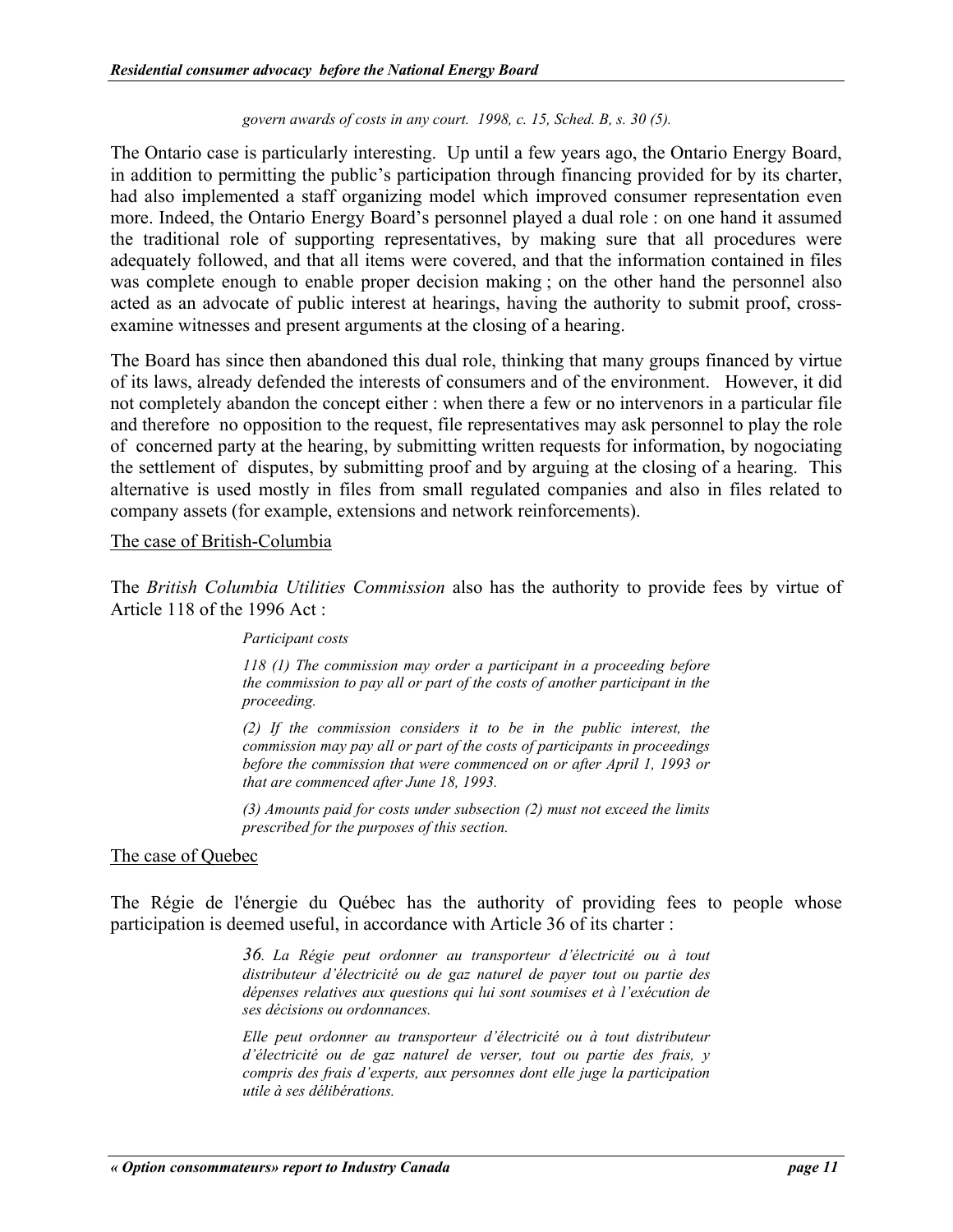*Lorsque l'intérêt public le justifie, la Régie peut payer de tels frais à des groupes de personnes réunis pour participer aux audiences publiques.*

<span id="page-17-0"></span>Before its creation in 1997, its predecessor the Régie du gaz naturel du Québec, had similar powers by virtue of Article 30 of its charter :

*Dépenses* 

*30. La Régie adjuge à sa discrétion sur les dépenses relatives aux affaires de son ressort et à l'exécution de ses décisions.* 

*Frais* 

*La Régie peut ordonner à un distributeur de payer, en totalité ou en partie, des frais, y compris des frais d'experts, aux personnes dont elle juge la participation utile à ses délibérations.* 

## **5.3.3. American comparisons: "***Consumer Advocates***"**

American jurisdictions have a somewhat different approach when it comes to consumer representation. We consulted the websites of many American states and their respective economic regulation organizations and reviewed a certain number of decisions pertaining to fee hearings. Among these jurisdictions, we selected five in different regions of the United States in order to analyze their methods in relation to the financing of public participation and the advocacy of consumers during economic regulation organization debates.

The general practice in the Unites States is that State legislatures create independent organizations, called Consumer Advocates, whose only function is to advocate and defend consumer interests during public utilities hearings. In most cases, Consumer Advocates are a distinct section within the State Attorney General's Office and have a separate budget as well.

The Consumer Advocate's mandate is to defend and advocate the interests of consumers in general, whether residential, agricultural, commerical, institutional or industrial, before economic regulation organizations and federal and state courts. Here are five examples whereby a Consumer Advocate was created and represents local consumers:

Ohio

*The Ohio Consumers' Counsel* represents residential consumers :

*§ 4911.02 Powers and duties.* 

*(…)*

*(2) Without limitation because of enumeration, the counsel:*

*(a) Shall have all the rights and powers of any party in interest appearing before the public utilities commission regarding examination and crossexamination of witnesses, presentation of evidence, and other matters;* 

*(b) May take appropriate action with respect to residential consumer complaints concerning quality of service, service charges, and the operation of the public utilities commission;*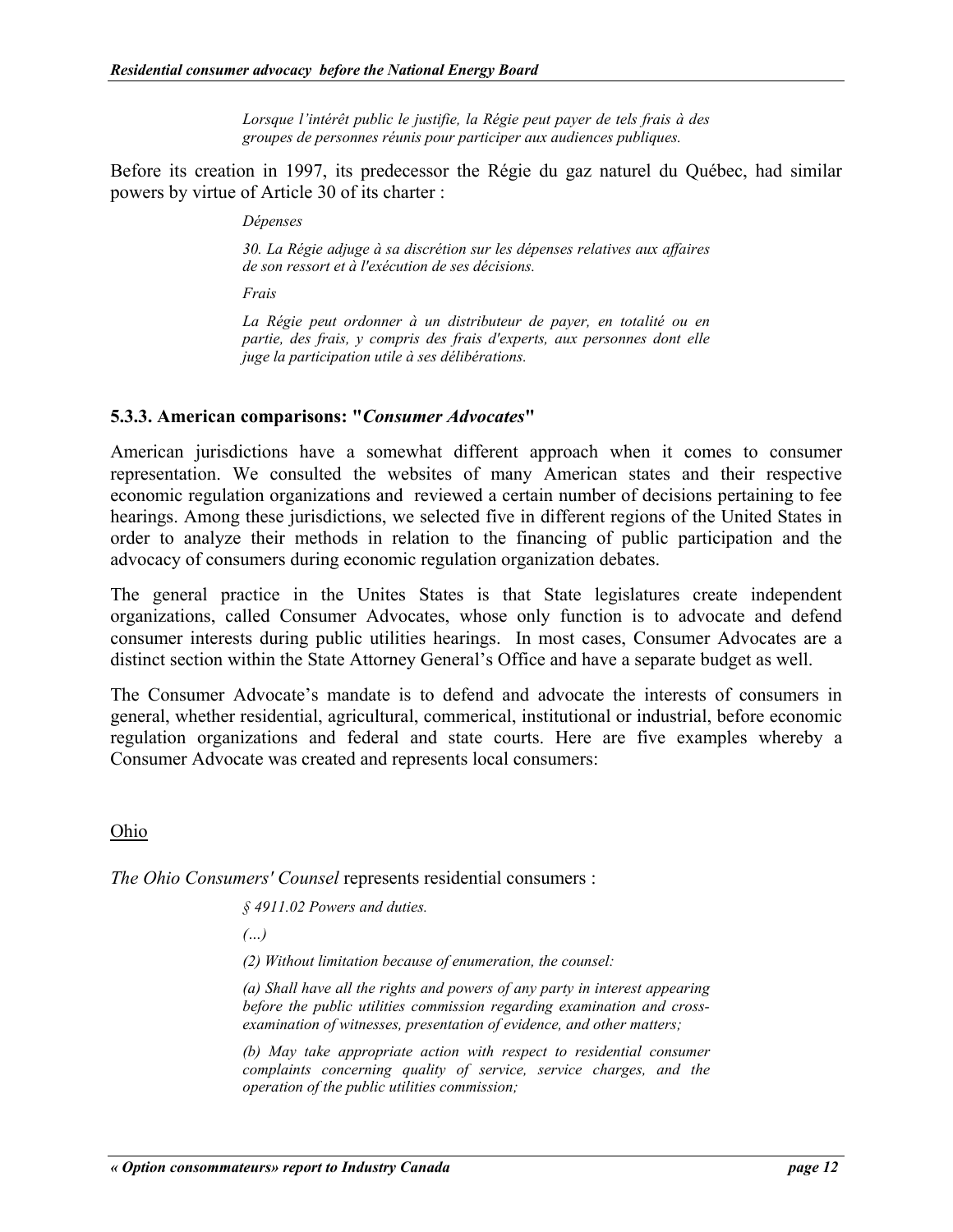*(c) May institute, intervene in, or otherwise participate in proceedings in both state and federal courts and administrative agencies on behalf of the residential consumers concerning review of decisions rendered by, or failure to act by, the public utilities commission;* 

*(d) May conduct long range studies concerning various topics relevant to the rates charged to residential consumers[9](#page-18-0) .* 

He can also represent municipal corporations. The OCC answers to the Ohio Attorney General.

In 1999, the OCC employed 74 people and had a 6,7 million dollar  $(U.S.)^{10}$  budget. Its financing is provided with fees from regulated companies, by virtue of article 4911.18 of the *Ohio Revised Code*.

### Missouri

 $\overline{a}$ 

The *Missouri Office of the Public Counsel* is a distinct division of the Economic Development Department. The *Public Counsel* is named by the director of this department and represents the interests of public utility consumers. He derives his powers and duties from Article 386.710 of chapter 386 of the *Missouri Revised Statutes*:

*386.710. 1. The public counsel shall have the following powers and duties:* 

*(1) He shall employ a staff or hire on a contract basis such employees and experts as are necessary to carry out the purposes and responsibilities of his office, and shall set their compensation within the appropriation made for that purpose;* 

*(2) He may represent and protect the interests of the public in any proceeding before or appeal from the public service commission;* 

*(3) He shall have discretion to represent or refrain from representing the public in any proceeding. He shall consider in exercising his discretion the importance and the extent of the public interest involved and whether that interest would be adequately represented without the action of his office. (…)*

*2. The public counsel shall be served with all proposed tariffs, initial pleadings, and applications, in all proceedings before the public service commission, and shall be served with a copy of all orders of the commission.* 

*(…)*

*4. He shall have all powers necessary or proper to carry out the duties specified in this section[11.](#page-18-2)* 

<span id="page-18-0"></span><sup>9</sup> Sources: Ohio Revised Code, Chapter 4911: Consumers' Counsel and the OCC website: http://www.state.oh.us/cons/.

<span id="page-18-2"></span><span id="page-18-1"></span>

<sup>&</sup>lt;sup>10</sup> For the source of Consumer Advocate budgets, please see *infra*, note 17.<br><sup>11</sup> Source: http://www.moga.state.mo.us/statutes/C300-399/3860710.HTM.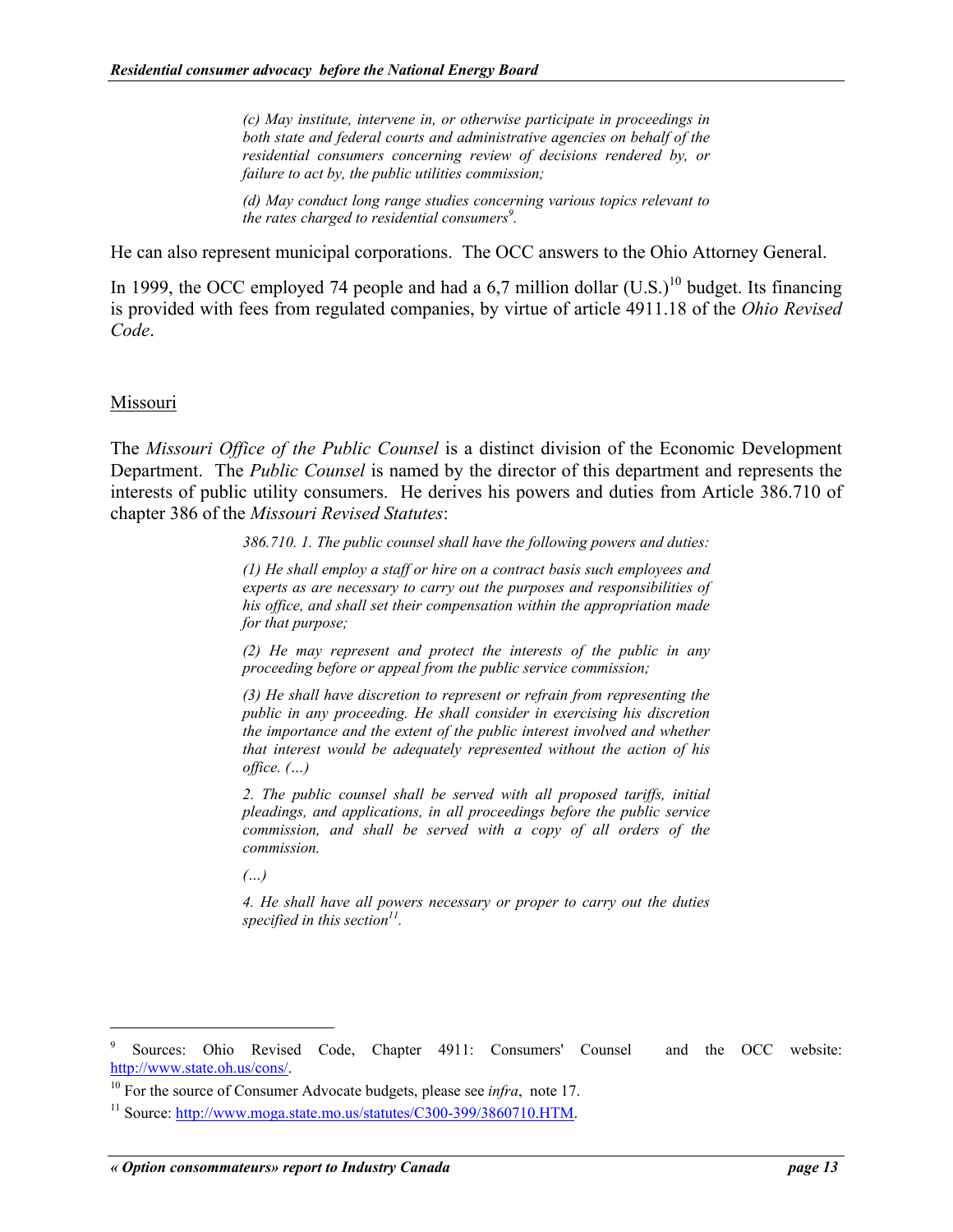The OPC's budget for 1999 was close to one million dollars U.S. The Office employed 16 people. It wasn't possible for us to determine how they obtain their finanicng. The Office supposedly receives its money directly from the State.

## Florida

The *Public Counsel* of Florida is named by a bi-partisan committee of the Florida Legislative Assembly. He represents the people of the State during public hearings of the *Public Service Commission* of Florida and other federal organizations. He derives his powers and duties from Article 350.0611 of the Florida Statutes :

> *350.0611 Public Counsel; duties and powers.--It shall be the duty of the Public Counsel to provide legal representation for the people of the state in proceedings before the commission and in proceedings before counties pursuant to s. 367.171(8). The Public Counsel shall have such powers as are necessary to carry out the duties of his or her office, including, but not limited to, the following specific powers:*

> *(1) To recommend to the commission or the counties, by petition, the commencement of any proceeding or action or to appear, in the name of the state or its citizens, in any proceeding or action before the commission or the counties and urge therein any position which he or she deems to be in the public interest, whether consistent or inconsistent with positions previously adopted by the commission or the counties, and utilize therein all forms of discovery available to attorneys in civil actions generally, subject to protective orders of the commission or the counties which shall be reviewable by summary procedure in the circuit courts of this state;*

> *(2) To have access to and use of all files, records, and data of the commission or the counties available to any other attorney representing parties in a proceeding before the commission or the counties;*

> *(3) In any proceeding in which he or she has participated as a party, to seek review of any determination, finding, or order of the commission or the counties, or of any hearing examiner designated by the commission or the counties, in the name of the state or its citizens;*

> *(4) To prepare and issue reports, recommendations, and proposed orders to the commission, the Governor, and the Legislature on any matter or subject within the jurisdiction of the commission, and to make such recommendations as he or she deems appropriate for legislation relative to commission procedures, rules, jurisdiction, personnel, and functions; and*

> *(5) To appear before other state agencies, federal agencies, and state and federal courts in connection with matters under the jurisdiction of the commission, in the name of the state or its citizens [12.](#page-19-0)*

The Office had a 1999 budget of 2,7 million dollars U.S. and employed 28 people. The Office is an organization that answers to the Florida Legislature and its financing is funded by the latter's State budget.

<span id="page-19-0"></span><sup>&</sup>lt;sup>12</sup> Source: http://www.leg.state.fl.us/Statutes/index.cfm?App\_mode=Display\_Statute&URL=Ch0350/ch0350.htm.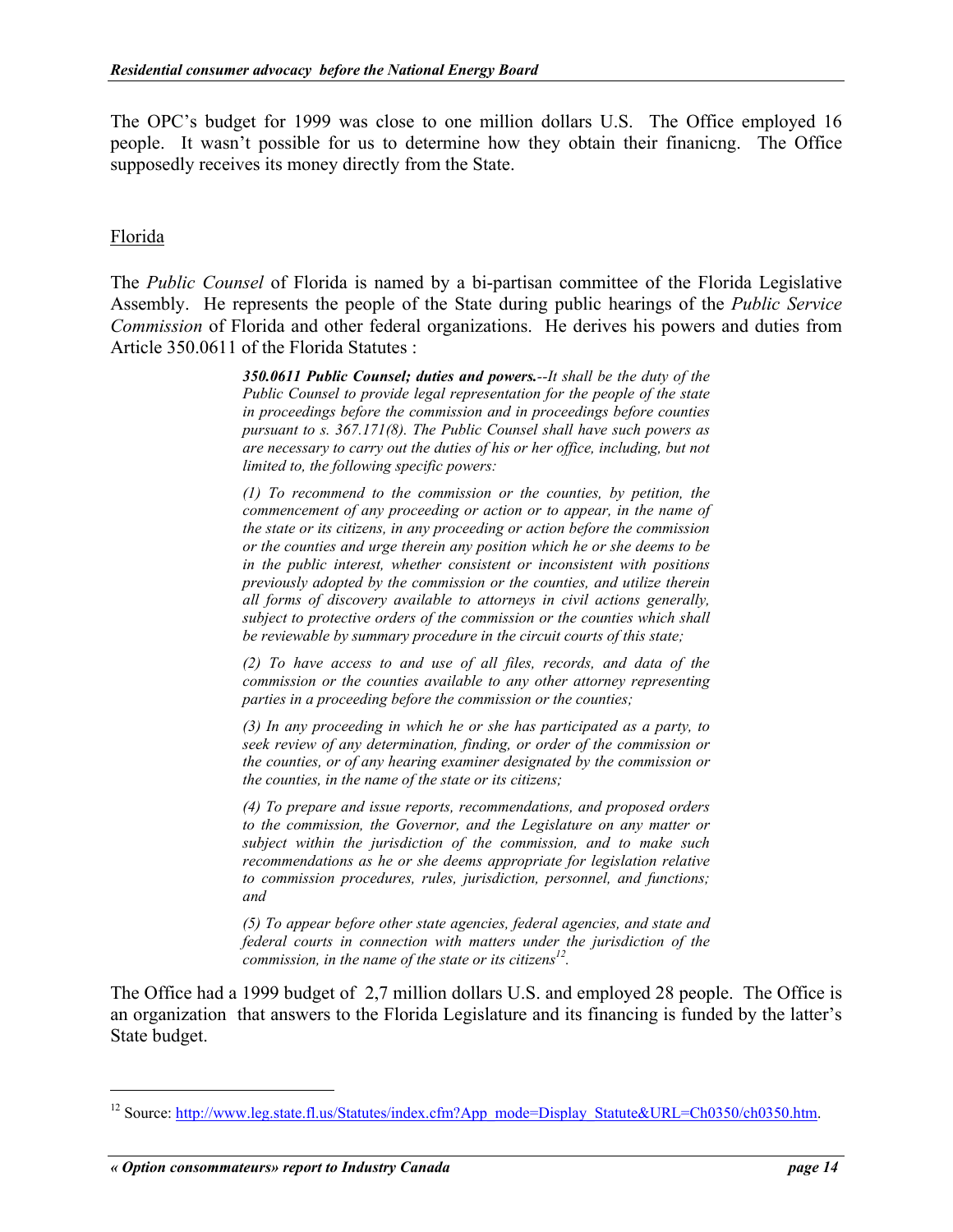### California

The *Office of Ratepayers Advocates* is a division of the *California Public Utilities Commission* in accordance with Article 309.5 of the 1996 *Public Utilities Code*. By virtue of this Article , the ORA represents consumer and public utility customer interests before the CPUC. The Commission provides a separate budget and determines the number of employees that the ORA may hire. The wording of Article 309.5, prior to January 1st 2002, gave the ORA powers that are similar to those of Consumer Advocates mentioned above; Here are both versions:

> *309.5. (a) There is within the commission a division to represent the interests of public utility customers and subscribers in commission proceedings. The goal of the division shall be to obtain the lowest possible rate for service consistent with reliable and safe service levels.*

> *(b) The director of the division shall be appointed by and serve at the pleasure of the Governor, subject to confirmation by the Senate. The director shall annually appear before the appropriate policy committees of the Assembly and the Senate to report on the activities of the division.*

> *(c) The commission shall, by rule or order, provide for the assignment of personnel to, and the functioning of, the division. The division may employ experts necessary to carry out its functions. Personnel and resources shall be provided to the division at a level sufficient to ensure that customer and subscriber interests are fairly represented in all significant proceedings.*

> *(d) The commission shall develop appropriate procedures to ensure that the existence of the division does not create a conflict of roles for any employee or his or her representative. The procedures shall include, but shall not be limited to, the development of a code of conduct and procedures for ensuring that advocates and their representatives on a particular case or proceeding are not advising decisionmakers on the same case or proceeding.*

> *(e) The division may compel the production or disclosure of any information it deems necessary to perform its duties from entities regulated by the commission provided that any objections to any request for information shall be decided by the assigned commissioner or by the president of the commission if there is no assigned commissioner.*

> *(f) There is hereby created the Public Utilities Commission Ratepayer Advocate Account in the General Fund. Moneys from the Public Utilities Commission Utilities Reimbursement Account in the General Fund shall be transferred in the annual Budget Act to the Public Utilities Commission Ratepayer Advocate Account. The funds in the Public Utilities Commission Ratepayer Advocate Account shall be utilized exclusively by the division in the performance of its duties. The annual budget for the division shall be separately identified in the commission's annual budget request. The commission shall annually submit a staffing report containing a comparison of the staffing levels for each five-year period.*

> *(g) This section shall remain in effect only until January 1, 2002, and as of that date is repealed, unless a later enacted statute, that is enacted before January 1, 2002, deletes or extends that date.*

> *309.5. The commission shall create an organization or division within the commission to represent the interests of public utility customers and subscribers in commission proceedings. The commission shall, by rule or order, provide for the assignment of personnel to and the functioning of*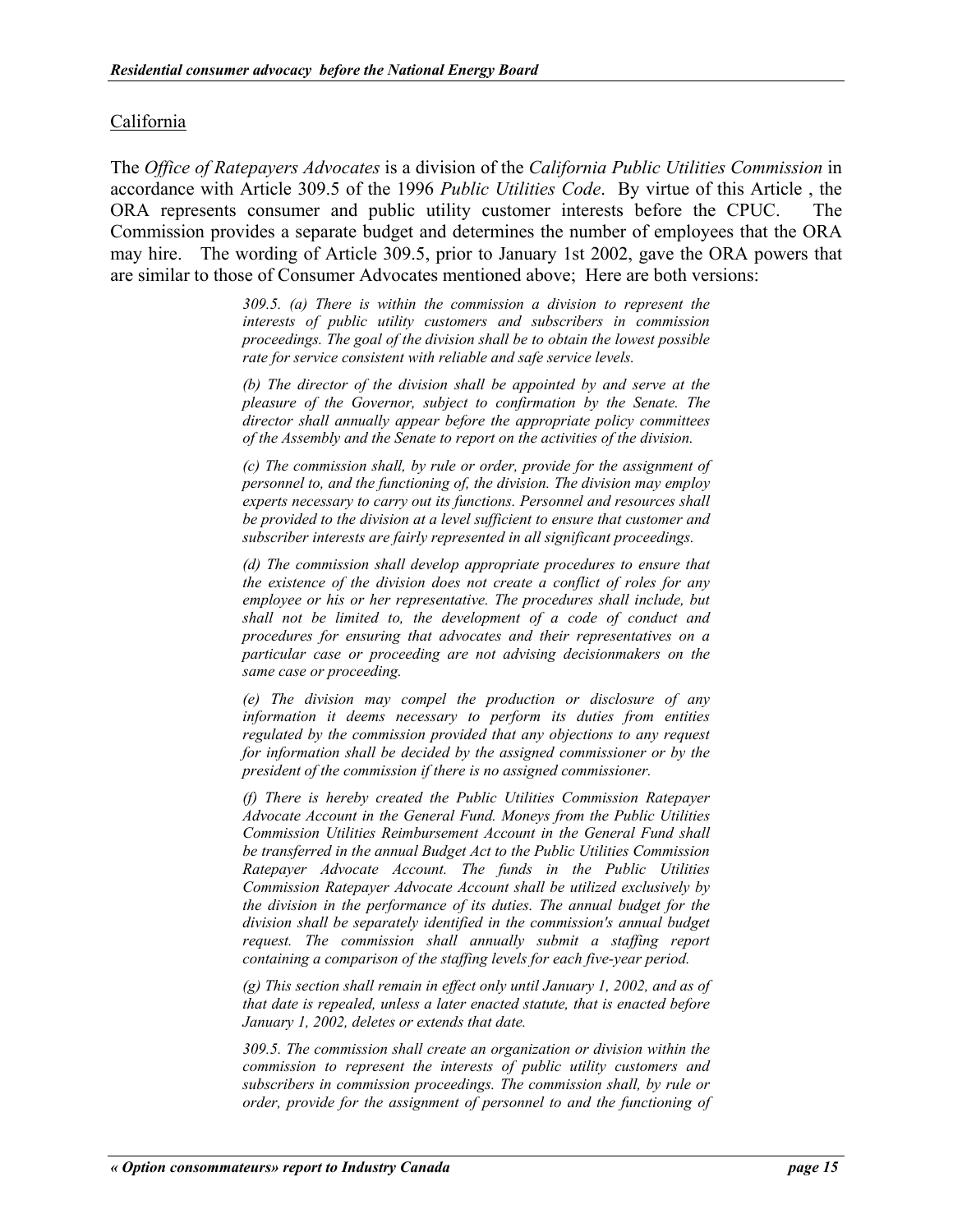*the organization or division. This section shall become operative on January 1, 2002[13.](#page-21-0)* 

The ORA's 1999 budget was 12 million dollars U.S. and they employed 126 people.

Please note that the *Public Utilities Code[14](#page-21-1)*, by virtue of Articles 1801 to 1812, enables the CPUC to finance consumer group participation in their activities, including expert and legal fees. This way, consumers can be doubly represented.

### Texas

 $\overline{a}$ 

By virtue of paragraph 13 of the *Texas Utilities Code[15](#page-21-2)*, the *Office of Public Utility Counsel* represents residential and small business consumers. The C*ounsellor* is named by the Governor of Texas for a two-year mandate and with the approval of State Senate. He holds his powers in accordance with paragraph 13.003 of the *Code*:

*§ 13.003. Office Powers and Duties* 

- *(a) The office:*
- *(1) shall assess the effect of utility rate changes and other regulatory actions on residential consumers in this state;*
- *(2) shall advocate in the office's own name a position determined by the counsellor to be most advantageous to a substantial number of residential consumers;*
- *(3) may appear or intervene, as a party or otherwise, as a matter of right on behalf of:*
- *(A) residential consumers, as a class, in any proceeding before the commission, including an alternative dispute resolution proceeding; and*
- *(B) small commercial consumers, as a class, in any proceeding in which the counsellor determines that small commercial consumers are in need of representation, including an alternative dispute resolution proceeding;*
- *(4) may initiate or intervene as a matter of right or otherwise appear in a judicial proceeding:*
- *(A) that involves an action taken by an administrative agency in a proceeding, including an alternative dispute resolution proceeding, in which the counsellor is authorized to appear; or*
- *(B) in which the counsellor determines that residential electricity consumers or small commercial electricity consumers are in need of representation;*
- *(5) is entitled to the same access as a party, other than commission staff, to records gathered by the commission under Section 14.204;*

<span id="page-21-1"></span><span id="page-21-0"></span>

<sup>&</sup>lt;sup>13</sup> Source: http://www.leginfo.ca.gov/cgi-bin/displaycode?section=puc&group=00001-01000&file=301-327.<br><sup>14</sup> To take a complete look at the *Public Utilities Code, go to the following website*: http://www.leginfo.ca.gov/cg bin/calawquery?codesection=puc&codebody=&hits=20.

<span id="page-21-2"></span><sup>15</sup> To take a complete look at the *Public Utilities Code, go to the following website*: http://www.capitol.state.tx.us/statutes/uttoc.html.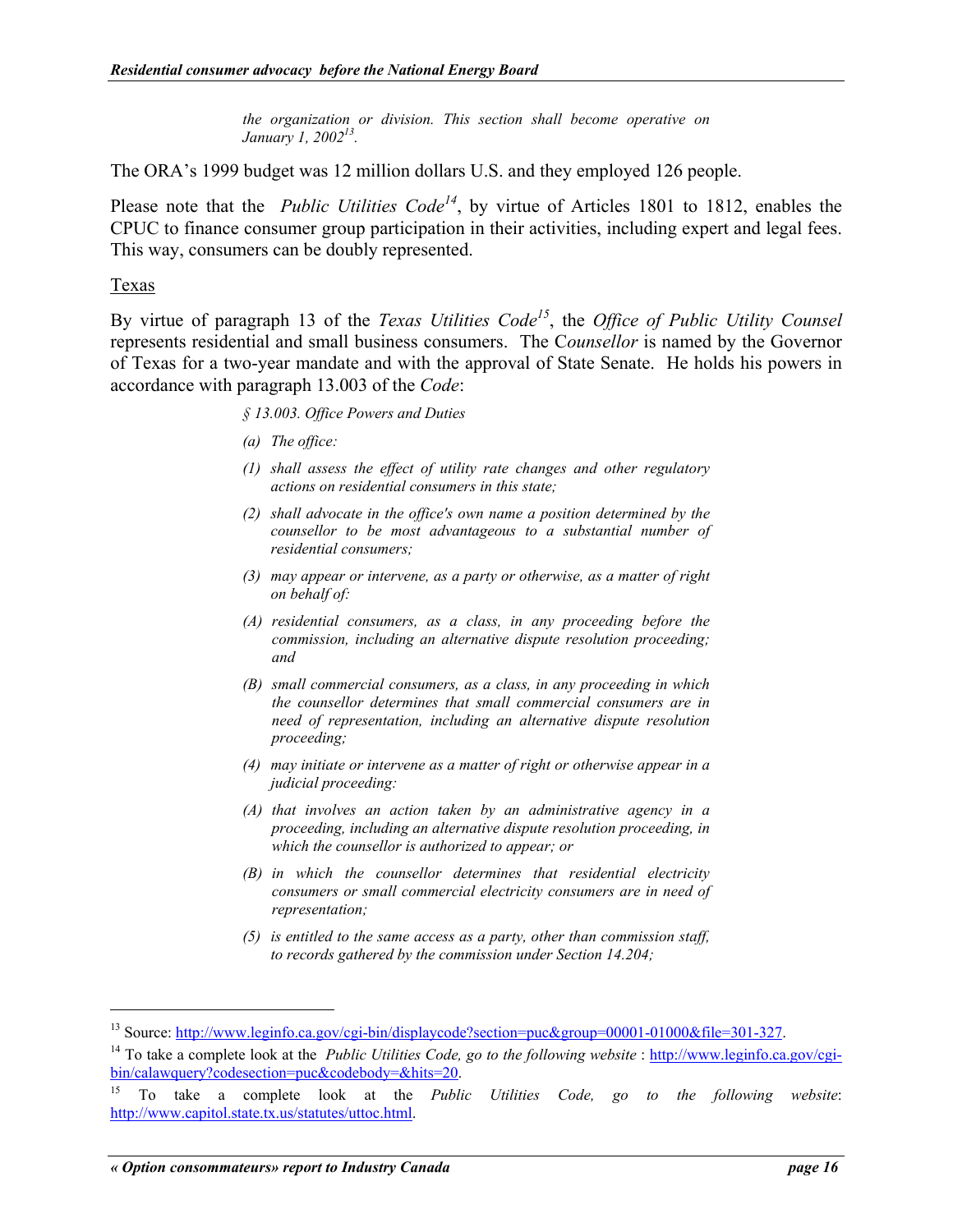- <span id="page-22-0"></span>*(6) is entitled to discovery of any nonprivileged matter that is relevant to the subject matter of a proceeding or petition before the commission;*
- *(7) may represent an individual residential or small commercial consumer with respect to the consumer's disputed complaint concerning utility services that is unresolved before the commission; and*
- *(8) may recommend legislation to the legislature that the office determines would positively affect the interests of residential and small commercial consumers.*
- *(b) This section does not limit the authority of the commission to represent residential or small commercial consumers.*
- *(c) The appearance of the counsellor in a proceeding does not preclude the appearance of other parties on behalf of residential or small commercial consumers. The counsellor may not be grouped with any other party [16.](#page-22-1)*

In 1999, the Office had a budget of 1,7 million dollars U.S. and employed 22 people. Most of the financing originates from taxes on public service revenue, in accordance with the 1975 Texas *Public Utilities Regulatory Act.*

### **5.3.4. Comparing consumer advocacy budgets**

The *Texas Office of Pulic Utility Counsel* made public, on June 1st 2000, its five-year strategic plan for 2001-2005, aiming at improving the services they offer to the Texas population. In order to justify their additionnal needs in terms of financial and human resources for their regular activities, the Office made a comparative study of Consumer Advocate resources throughout the United States.

Here is a part of the data presented in the study, which compared around fifty registered organizations.

| <b>Advocate</b> | 1999 budget<br>(SUS) | <b>Number</b><br>of<br>employees | Regulated<br>companies |
|-----------------|----------------------|----------------------------------|------------------------|
| California      | 12 000 000\$         | 126                              | 1446                   |
| Florida         | 2 700 000\$          | 28                               | 27                     |
| Missouri        | 973 643\$            | 16                               | 72                     |
| New Jersey      | 4 000 000\$          | 39                               | 26                     |

## **Comparing consumer advocacy budgets, 199[917](#page-22-2)**

<span id="page-22-2"></span><span id="page-22-1"></span>

<sup>&</sup>lt;sup>16</sup> Source: http://www.capitol.state.tx.us/statutes/ut/ut001300.html#ut003.13.003.<br><sup>17</sup> For a complete comparative chart, please refer to the following website : http://www.opc.state.tx.us/Opc99.htm.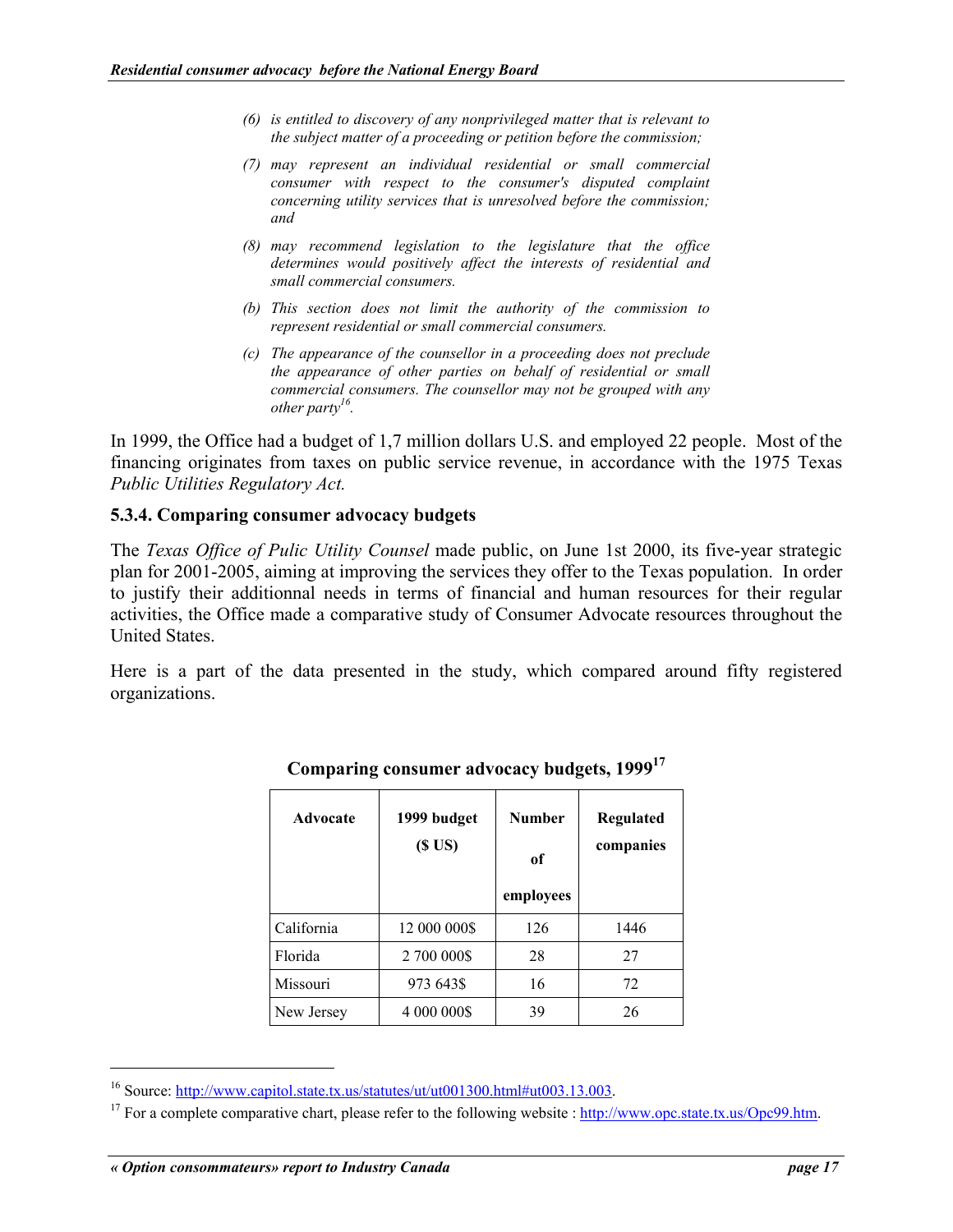| New York      | 2 813 100\$      | 32 | 63  |
|---------------|------------------|----|-----|
| Ohio          | 6 694 112\$      | 74 | 320 |
| Pennsylvannia | 4 1 1 5 0 0 0 \$ | 30 | 474 |
| Texas         | 1 685 734\$      | 22 | 70  |

<span id="page-23-0"></span>On reading this information, it is quickly evident that Consumer Advocate resources vary considerably from one state to another and that there is no direct causal link between a state's population or the number of regulated businesses and Consumer Advocate budgets.

For purposes of comparison, the Texas study indicates also that the 1999 *Public Interest Advocacy Centre* budget was a little over half a million dollars U.S. and employed 7 people. Option Consommateurs received around \$450 000 in 1999 in Energy Commission hearing participation fees. Furthermore, 85% of these fees were paid out to external professionals (lawyers, experts and analysts). Option Consommateurs only employs one person pertaining to the Energy Commission's activities, who divides his time between the three Quebec regulated agencies.

# *5.4. Conclusion*

The practices we have observed pertaining to consumer advocacy before economic regulation organizations in North America lead us to believe that the absence of representation of residential consumers before the National Energy Board is a real problem. However, as we mentioned in section 4, there are many motives to justify the proper representation of Canadian consumers.

It is our opinion that there are two solutions that are worth exploring in order to make the representation before the all so important Canadian organization, i.e. the National Energy Board, possible. These two solutions are presented below in section 6.

# **6. Possible solutions**

The two possible solutions bring us back to the two representation models introduced in section 5. Please note that Option Consommateurs believes that the legislative approach is far more interesting to ensure proper representation of Canadian consumers before the National Energy Board.

# *6.1. Legislation*

The most obvious solution, by reading the information above, is the one whereby the *National Energy Board Act* would be amended in order to explicitely provide the Board with the necessary powers to authorize participation fees to individuals or legal entities, whose relevance is self-evident. Changes to the Act would enable the Board to enlarge the scope of its power when it comes to questions pertaining to the proposed pipeline detailed routes.

Modifications to the Act could be the ones proposed by Senator Carstairs in her S-24 Bill project. Such changes would enable the elimination of articles in the Act that invoke the notion of fees to be paid to owners of interested parties pertaining to a proposed pipeline detailed route by a pipeline transporter. Eventual changes could also model themselves on legislation in Canada and the United States pertaining to the participation of organizations that represent consumers.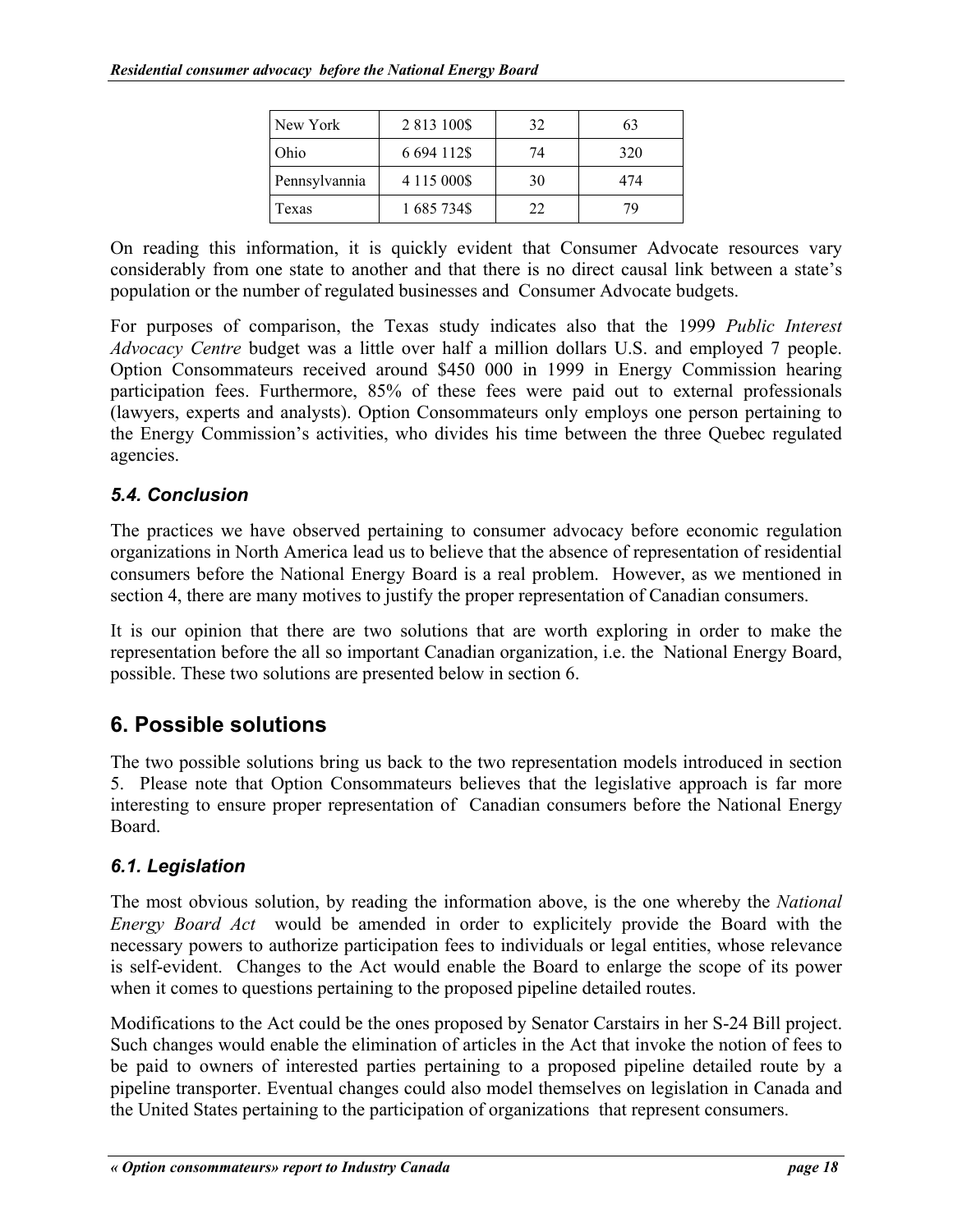# <span id="page-24-0"></span>*6.2. Regulations and politics*

## **6.2.1. Analyzing the Act**

Despite the lack of Board jurisdiction pertaining to participation fees, another solution is possible. The National Energy Board already has, in accordance with Article 8 of its charter, almost all of the latitude necessary to put the Consumer Advocate model in place.

*8. The Board may make rules respecting* 

*(a) the sittings of the Board;* 

*(b) the procedure for making applications, representations and complaints to the Board and the conduct of hearings before the Board, and generally the manner of conducting any business before the Board;* 

*(c) the apportionment of the work of the Board among its members, and the assignment of members to sit at hearings and to preside thereat; and*

*(d) generally, the carrying on of the work of the Board, the management of its internal affairs and the duties of its officers and employees.* 

According to article 8.d), it is at the Board's discretion to establish the rules pertaining to internal operations and the different roles that the staff can play. Reading this article leads us to believe that the Board could divide their staff into two groups : one would support the membership of the Board, the other would staff the Consumer Advocate Office, in a similar way to Ontario for certain cases. Furthermore, Article 24.1 (1) indicates that the Board recovers its expenses from companies operating a pipeline or an international or interprovincial electricity line, in accordance with a calculation method determined by a regulation.

*Regulations imposing fees, etc.* 

*24.1 (1) Subject to the approval of the Treasury Board, the National Energy Board may, for the purposes of recovering all or a portion of such costs as the National Energy Board determines to be attributable to its responsibilities under this or any other Act of Parliament, make regulations* 

*(a) imposing fees, levies or charges on any person or company authorized under this Act to* 

*(i) construct or operate a pipeline or an international or interprovincial power line,* 

*(ii) charge tolls,* 

*(iii) export or import oil or gas, or* 

*(iv) export electricity; and* 

*(b) providing for the manner of calculating the fees, levies and charges in respect of the person or company and their payment to the National Energy Board.* 

Reading those two articles, combined with the Board making organizational choices pertaining to staff responsibilities, enables us to believe that it is among its attributes to establish and financially support duties that are distinct from its operations aiming specifically at protecting Canadian consumers. However, there is one important condition related to exercizing this option: the Board must receive the approval of the Treasury Board to impose rights, royalties or fees falling under its jurisdiction (article 21.1 (1), sub-paragraph a)). This threefore implies that the Board make a request to the Treasury Board.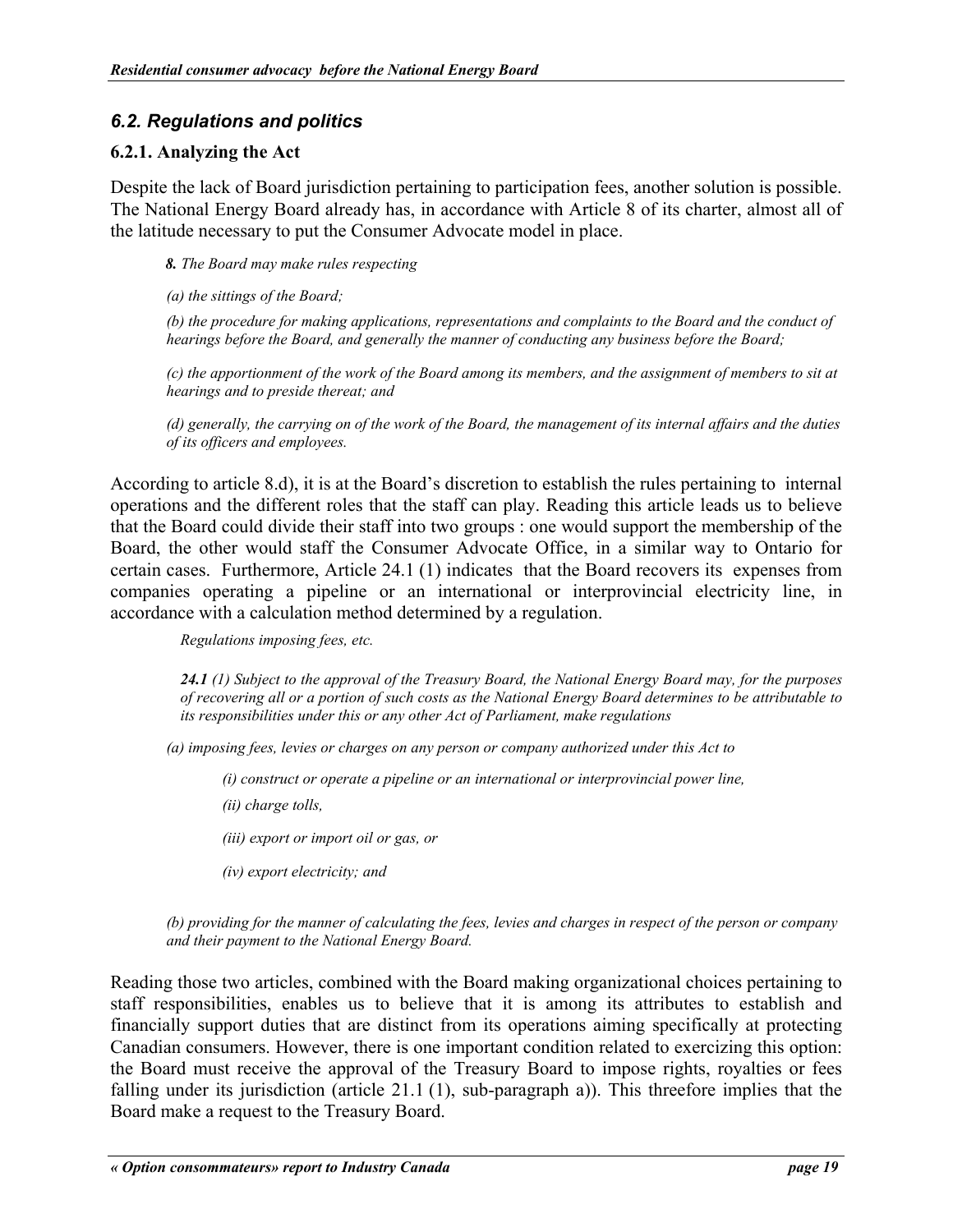## <span id="page-25-0"></span>**6.2.2. Mandates and responsibilities of Consumer Advocates**

Consumer Advocates would have the mandate of advocating and defending the interests of Canadian consumers before the National Energy Board, meaning at public hearings, settlement negociations and all other hearings where the interest of Canadian consumers would be affected. More specifically, the Advocate's mandate would be to obtain the most advantageous fee conditions and the most reliable and secure service from regulated organizations. In relation to the scope of his mandate, it is our opinion that the Consumer Advocate's mandate should be limited to defending the consumer categories that are not already represented before the Board. Indeed, if certain fee conditions are currently in the position of being represented before the Board at their expense, they should be able to do so in the future as well.

As far as internal policies go, the Advocate should be separate from the rest of the Board and consequently, mechanisms should be put in place to tighten the access of confidential information for each staff branch, in order to ensure confidentiality to other parties (among others a code of ethics and the prohibition of the exchange of information between the staff of the Consumer Advocate's Office and the rest of the staff employed by the Board). The budget of the Consumer Advocate would also be separate from the remainder of the Board's budget, but gained back by the latter through the fees, levies and charges payable by regulated companies, by virtue of Article 24.1 (1). The budget would total a reasonable amount in order to enable effective implication in cases, in view of the number of regulated companies and the number of files. This could imply in certain occasions, the hiring of outside specialists or consultants, for the purpose of submitting testimony or only to aid and assist the staff of the Consumer Advocte's Office.

The Advocate would benefit from the same procedural rights as the other parties during Board hearings, that is to say would have access to public information and in the case of settlement negociations, to confidential information shared with other parties, and would also have the right to submit proof, to hear witnesses and cross-examine witnesses of other parties and finally, to argue a case at the closing of the hearing.

Finally, the Advocate should make sure that his own position is in accordance with the position of groups devoted to the protection of energy consumers, by organizing among others, national consulting meetings with these groups and also, on certain occasions, by giving them precise mandates helping the Advocate to fulfill his duties.

## **6.2.3- The limits of the protection provided by Consumer Advocates**

If the Consumer Advocate solution is an interesting one, it also has limits that are susceptible of offering less protection to consumers. On one hand, this solution does not give consumers a voice as direct as the representation they have through their independent protection agencies. If consumer groups can influence the content of the actions taken by the Consumer Advocate, the latter has the last word as to content of recommendations, arguments, proof submission, witness testimonies or cross-examinations of witnesses from other parties who interfere in different cases. Direct representation through their associations is the only way that can ensure them the determining of their own recommendations as well as their own intervention strategies. This direct advocacy can be ensured only if representation fees are implemented.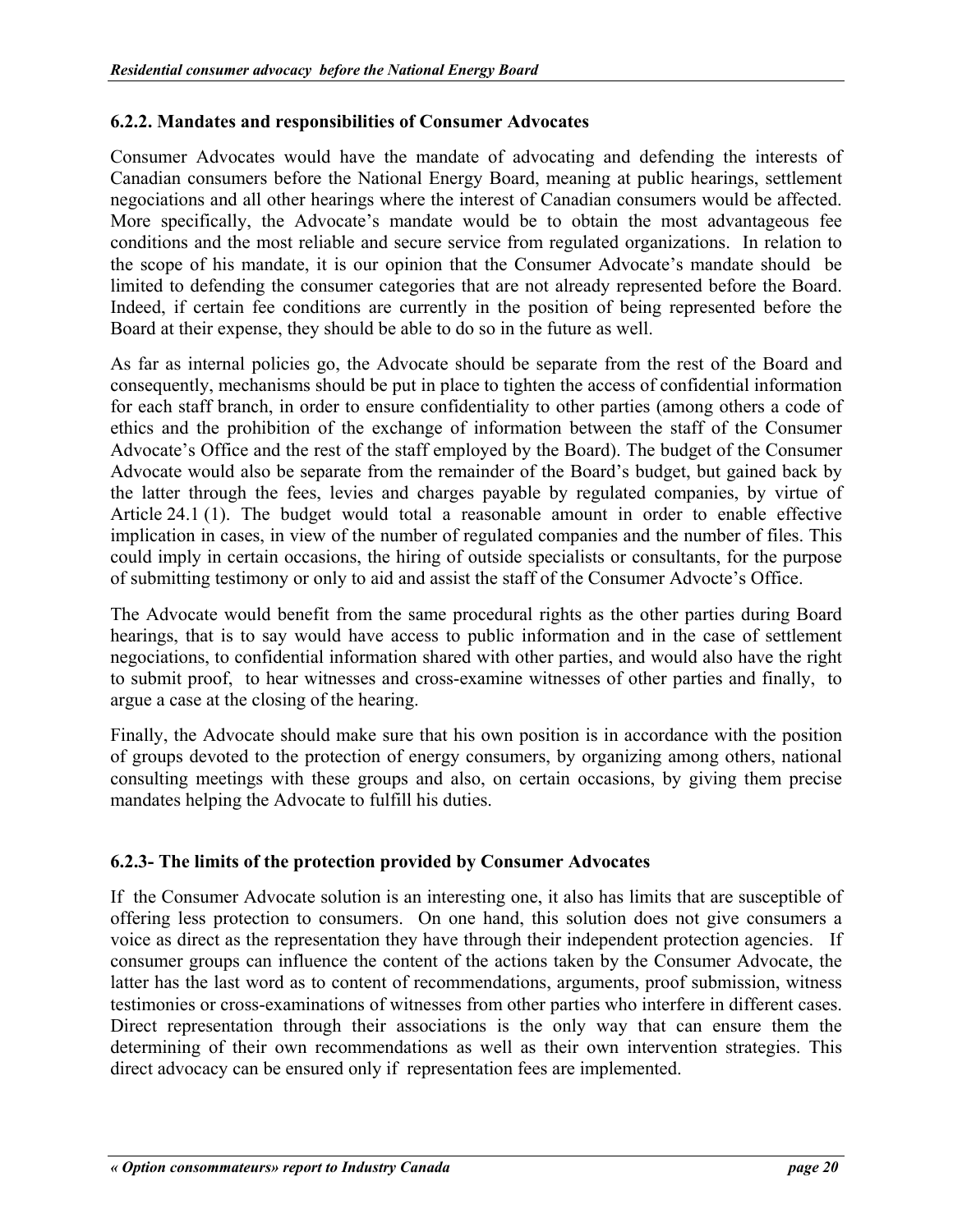<span id="page-26-0"></span>Secondly, despite a certain independence from a regulatory organization, the Consumer Advocate is nevertheless more or less tied to the organization's interests and cannot benefit from the same latitude as independent consumer protection agencies, pertaining to the defense of interests of the group he is supposed to represent. Even if the Consumer Advocate is separated from the rest of the Board and that certain provisions aiming at preserving this independence are put in place, the Consumer Advocate is nevertheless a member of the Energy Board. In this case we believe that the Consumer Advocate could oppose with more difficulty certain positions of the regulatory organization if the latter made a decision that is potentially disadvantageous to consumers. The question we submit here is: If the Board votes in favour of the industry as opposed to consumers, would the Advocate have the absolute right to oppose himself to this decision ? We are not convinced that the Consumer Advocate would be able to act as independently as a consumer group pertaining to strategic orientations.

Thirdly, the Consumer Advocate could lessen the efficiency of the Canadian consumer movement in the field of energy transportation by reducing their opportunity of developing their own expertise in the field. This expertise can only be developed through direct intervention by consumer interest defense groups. If the latter cannot directly intervene in debates surrounding the transportation of energy and cannot therefore develop an expertise, they cannot adequately give constructive and useful advice to the Consumer Advocate, since the latter would benefit from an informational one-sidedness which would be in his favour. It is our opinion that such a situation would lessen the chances that the decisions made by the organization are to the consumers' advantage.

# **7. Conclusion**

Option Consommateurs believes that it is in the public's best interest that groups representing consumers are able to be heard before the National Energy Board, because the latter's decisions have an important impact on Canadian consumers. It is therefore important for the Board to hear various points of view enabling it to make more educated decisions that are in the best interest of the public.

Moreover, new information from the energy sector leads us to believe that the Board will soon be called upon to play a more important role in a not so distant future. Indeed, from the perspective that the Canadian and American Governments are thinking of increasing their mutual energy market relationship, more specifically pertaining to the transportation of electricity through among others a North-American energy policy, it is of the utmost importance that Canadian consumers, especially residential consumers, be heard by this major public decision maker.

Option Consommateurs firmly believes that the best way to increase representation of residential consumers before the National Energy Board is to ensure the direct participation in Board activities of groups dedicated to defending and promoting consumers' interests. Because of the high cost of such a participation and the limited financial means of consumer advocacy groups, the most appropriate way to ensure this representation is adequate provision for fees pertaining to this participation.